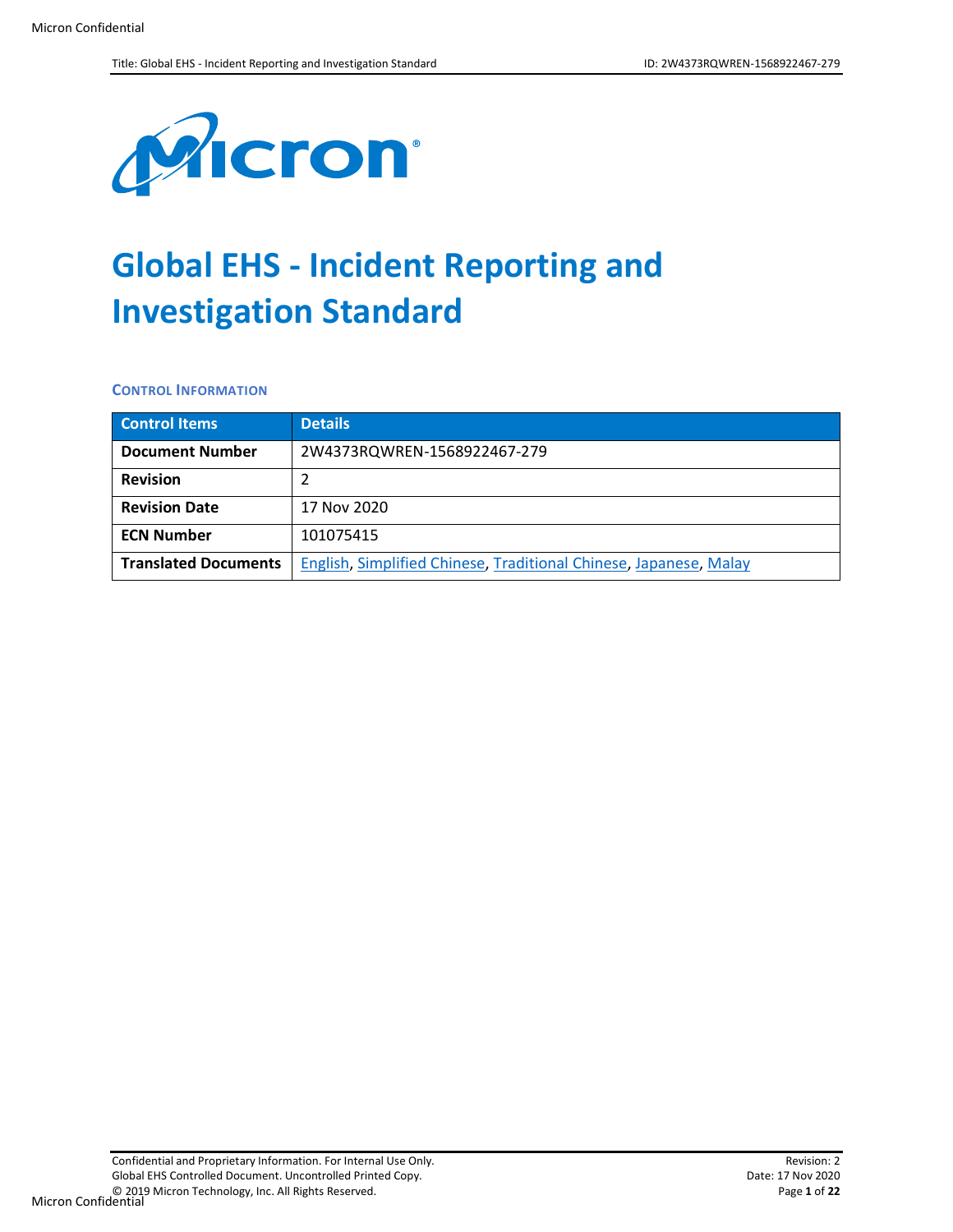# **Contents**

| 1 |         |                                                                                     |  |
|---|---------|-------------------------------------------------------------------------------------|--|
| 2 |         |                                                                                     |  |
| 3 |         |                                                                                     |  |
| 4 |         |                                                                                     |  |
| 5 |         |                                                                                     |  |
| 6 |         |                                                                                     |  |
|   | 6.1     |                                                                                     |  |
|   | 6.1.1   |                                                                                     |  |
|   | 6.1.2   |                                                                                     |  |
|   | 6.1.2.1 |                                                                                     |  |
|   | 6.1.2.2 |                                                                                     |  |
|   | 6.1.2.3 |                                                                                     |  |
|   | 6.1.2.4 |                                                                                     |  |
|   | 6.1.2.5 |                                                                                     |  |
|   | 6.1.3   | Submission of EHS Notification for Incidents with a Severity level of 3 or higher10 |  |
|   | 6.1.4   |                                                                                     |  |
|   | 6.1.5   |                                                                                     |  |
|   | 6.1.6   |                                                                                     |  |
|   | 6.2     |                                                                                     |  |
|   | 6.2.1   |                                                                                     |  |
|   | 6.2.2   |                                                                                     |  |
|   | 6.2.3   |                                                                                     |  |
|   | 6.2.4   |                                                                                     |  |
|   | 6.2.5   |                                                                                     |  |
|   | 6.2.6   |                                                                                     |  |
|   | 6.2.7   |                                                                                     |  |
|   | 6.2.8   |                                                                                     |  |
|   | 6.2.9   |                                                                                     |  |
|   | 6.2.10  |                                                                                     |  |
| 7 |         |                                                                                     |  |
|   |         |                                                                                     |  |
|   |         |                                                                                     |  |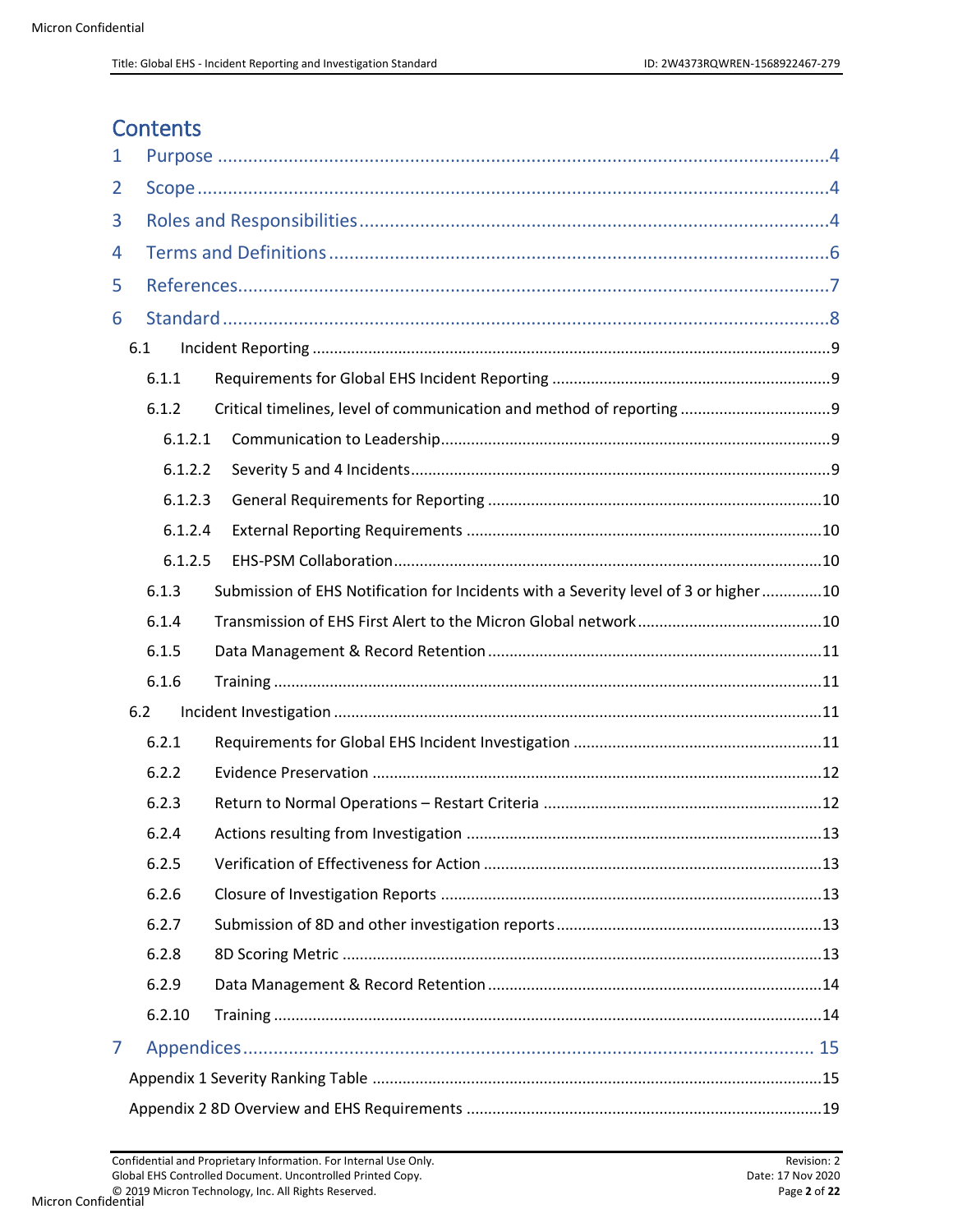# **Tables**

# Table of Figures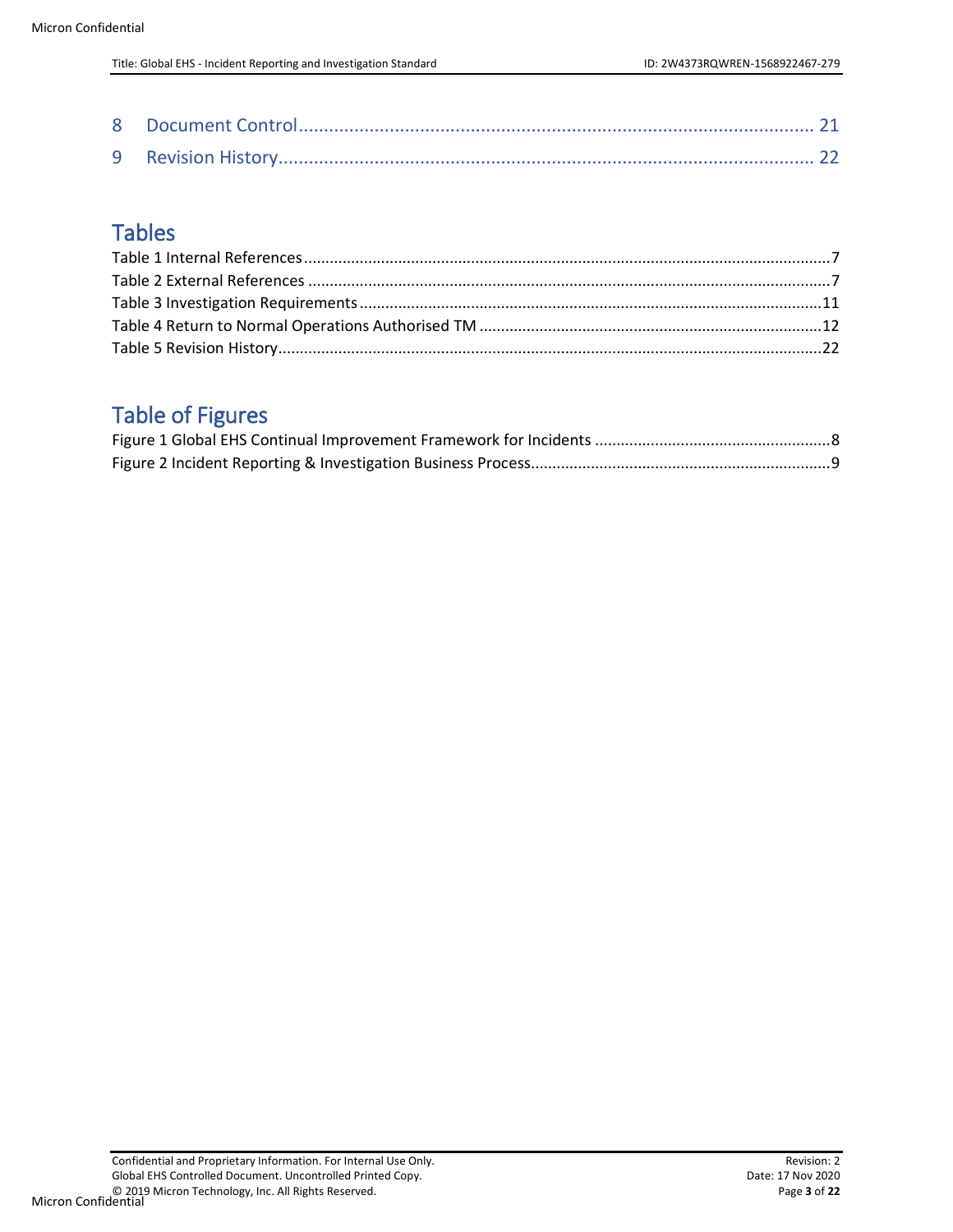# <span id="page-3-0"></span>1 Purpose

This document specifies the minimum requirements for incident notification, investigation and documentation at all Micron Manufacturing and Non-Manufacturing facilities, including incidents that occur at Construction sites.

# <span id="page-3-1"></span>2 Scope

| <b>Items</b>           | <b>Details</b>                                                                                                                                                                                                                                                                                                                                                                      |
|------------------------|-------------------------------------------------------------------------------------------------------------------------------------------------------------------------------------------------------------------------------------------------------------------------------------------------------------------------------------------------------------------------------------|
| Site(s) Impacted       | All Micron Manufacturing and Non-Manufacturing sites, including Construction<br>sites                                                                                                                                                                                                                                                                                               |
| <b>Target Audience</b> | Site Leadership, Site EHS, and EHS Incident Investigators                                                                                                                                                                                                                                                                                                                           |
| Applicability          | This Standard covers:<br>Work-Related Injuries for Team Members and Contractors/ Vendors<br>٠<br>Damage to Micron property<br>٠<br>Near Misses and First Aids with potential Life Altering Injuries<br>٠<br>This Standard does not cover:<br>Personal Medical Related issues beyond reporting in Enablon<br>٠<br>Incidents and accidents that occur outside of Micron premises<br>٠ |

# <span id="page-3-2"></span>3 Roles and Responsibilities

| <b>Roles</b>                             | <b>Responsibilities</b>                                                                                                                                                                                                                                                                                                                                                               |
|------------------------------------------|---------------------------------------------------------------------------------------------------------------------------------------------------------------------------------------------------------------------------------------------------------------------------------------------------------------------------------------------------------------------------------------|
| Site Vice President<br>/ Site Leadership | <b>Incident Reporting</b>                                                                                                                                                                                                                                                                                                                                                             |
|                                          | Include Global EHS in all initial Incident Communications to Executives<br>$\bullet$<br>Share incident summary, corrective actions, etc. at FLT/BLT Bi-Weekly Staff<br>$\bullet$<br>Meeting for incidents meeting the Moderate $-$ 3, Major $-$ 4 and Severe $-$ 5<br>categories                                                                                                      |
|                                          | <b>Incident Investigation</b>                                                                                                                                                                                                                                                                                                                                                         |
|                                          | Appoint an investigation team for high severity cases<br>Support and manage resources for high severity cases<br>$\bullet$<br>Ensure the completion of action items identified in incident investigation<br>reports                                                                                                                                                                   |
| <b>Global EHS</b>                        | <b>Incident Reporting</b>                                                                                                                                                                                                                                                                                                                                                             |
|                                          | Maintain the Enablon Incident Management Software and the necessary<br>٠<br>licenses for its use<br>Issuance of Global EHS First Alert to the Micron network<br>$\bullet$<br>Maintain this standard, and all resources related to this program<br>٠<br>Review incidents for potential global applicability<br>٠<br>Issue and track Continuous Improvement Tracking (CIT), when needed |
|                                          | <b>Incident Investigation</b>                                                                                                                                                                                                                                                                                                                                                         |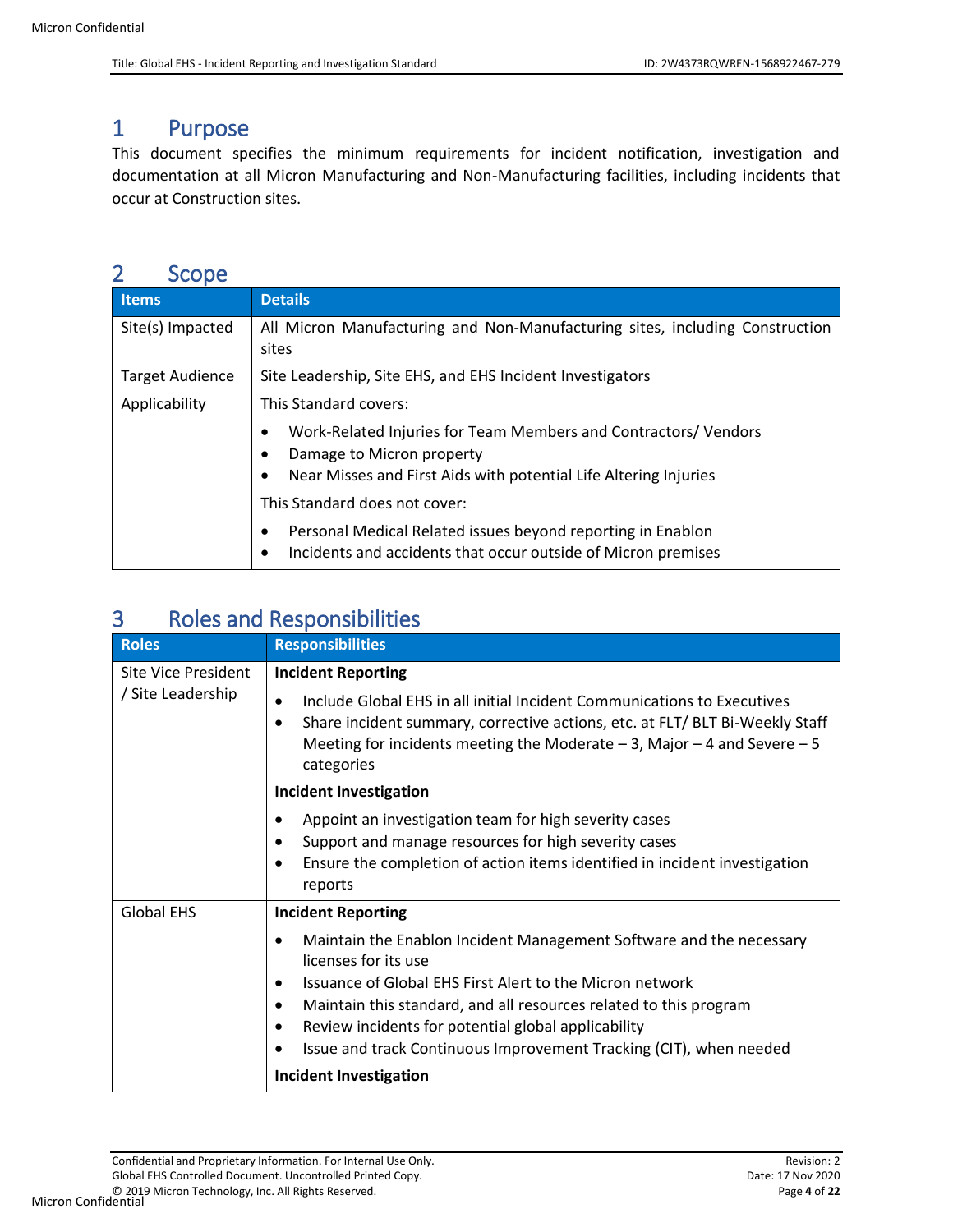| <b>Roles</b>     | <b>Responsibilities</b>                                                                                                                                                                                                                                                                                                                                                                                                                                                                                                                                                                                                                                                                 |  |
|------------------|-----------------------------------------------------------------------------------------------------------------------------------------------------------------------------------------------------------------------------------------------------------------------------------------------------------------------------------------------------------------------------------------------------------------------------------------------------------------------------------------------------------------------------------------------------------------------------------------------------------------------------------------------------------------------------------------|--|
|                  | For Severe Category incidents, the Global EHS Director may identify<br>$\bullet$<br>members of the Global EHS team to participate in the incident investigation<br>including leading, supporting or acting as a subject matter expert. In such<br>cases, specific responsibilities include:<br>Ensuring consistency and quality of the investigation<br>$\circ$<br>Acting as a liaison between the site investigation team and the<br>$\circ$<br>Global EHS Leadership team<br>Determining restart criteria<br>$\circ$<br>Supporting any request for resources for ongoing investigations<br>$\circ$                                                                                    |  |
| Site EHS         | <b>Incident Reporting</b>                                                                                                                                                                                                                                                                                                                                                                                                                                                                                                                                                                                                                                                               |  |
| Manager/Director | Be familiar with the Global EHS Incident Severity Ranking Table and<br>$\bullet$<br>notification requirements<br>Alert/Inform Site Vice President (or Site Leadership) if incidents meet the<br>$\bullet$<br>criteria outlined in the Global EHS Incident Severity Ranking Table<br>Initiate the Global EHS Notification process when the Global EHS Incident<br>$\bullet$<br>Severity Ranking criteria is met<br>Provide relevant updates as incident containment and initial actions<br>٠<br>progresses<br>Ensure Site's data is entered and maintained in the Enablon Incident<br>$\bullet$<br>Management Software                                                                   |  |
|                  | <b>Incident Investigation</b>                                                                                                                                                                                                                                                                                                                                                                                                                                                                                                                                                                                                                                                           |  |
|                  | Support and manage resources for investigation, including appointing EHS<br>$\bullet$<br>team members to be in the investigation team<br>Ensure the validation of action items that were identified in the incident<br>$\bullet$<br>investigation report<br>Determine the restart criteria, in consultation with Site PSM Manager and<br>$\bullet$<br>Area Supervisor, when needed<br>Seek Global EHS assistance, if deemed necessary<br>$\bullet$<br>Point of Contact between Regulatory Agency & Micron for the site, if<br>$\bullet$<br>necessary<br>Consult with the Legal Department, when needed<br>$\bullet$<br>Ensure 8D report is triggered for events that occur<br>$\bullet$ |  |
|                  | Review for appropriate identification of direct and systemic root causes<br>$\bullet$                                                                                                                                                                                                                                                                                                                                                                                                                                                                                                                                                                                                   |  |
|                  | Ensure Corrective and Preventive Action (CAPA) plans correctly address<br>$\bullet$<br>identified root causes<br>Ensure validation of CAPA implemented at site<br>٠                                                                                                                                                                                                                                                                                                                                                                                                                                                                                                                     |  |
| Site EHS         | <b>Incident Reporting</b>                                                                                                                                                                                                                                                                                                                                                                                                                                                                                                                                                                                                                                                               |  |
|                  | Be familiar with the Global EHS Incident Severity Ranking Table and<br>$\bullet$<br>notification requirements<br>Enter and maintain site data in the Enablon Incident Management Software<br>$\bullet$                                                                                                                                                                                                                                                                                                                                                                                                                                                                                  |  |
|                  | <b>Incident Investigation</b>                                                                                                                                                                                                                                                                                                                                                                                                                                                                                                                                                                                                                                                           |  |
|                  | Facilitate all EHS Incident Investigations<br>٠<br>Handover and support PSM Incident Investigations<br>٠                                                                                                                                                                                                                                                                                                                                                                                                                                                                                                                                                                                |  |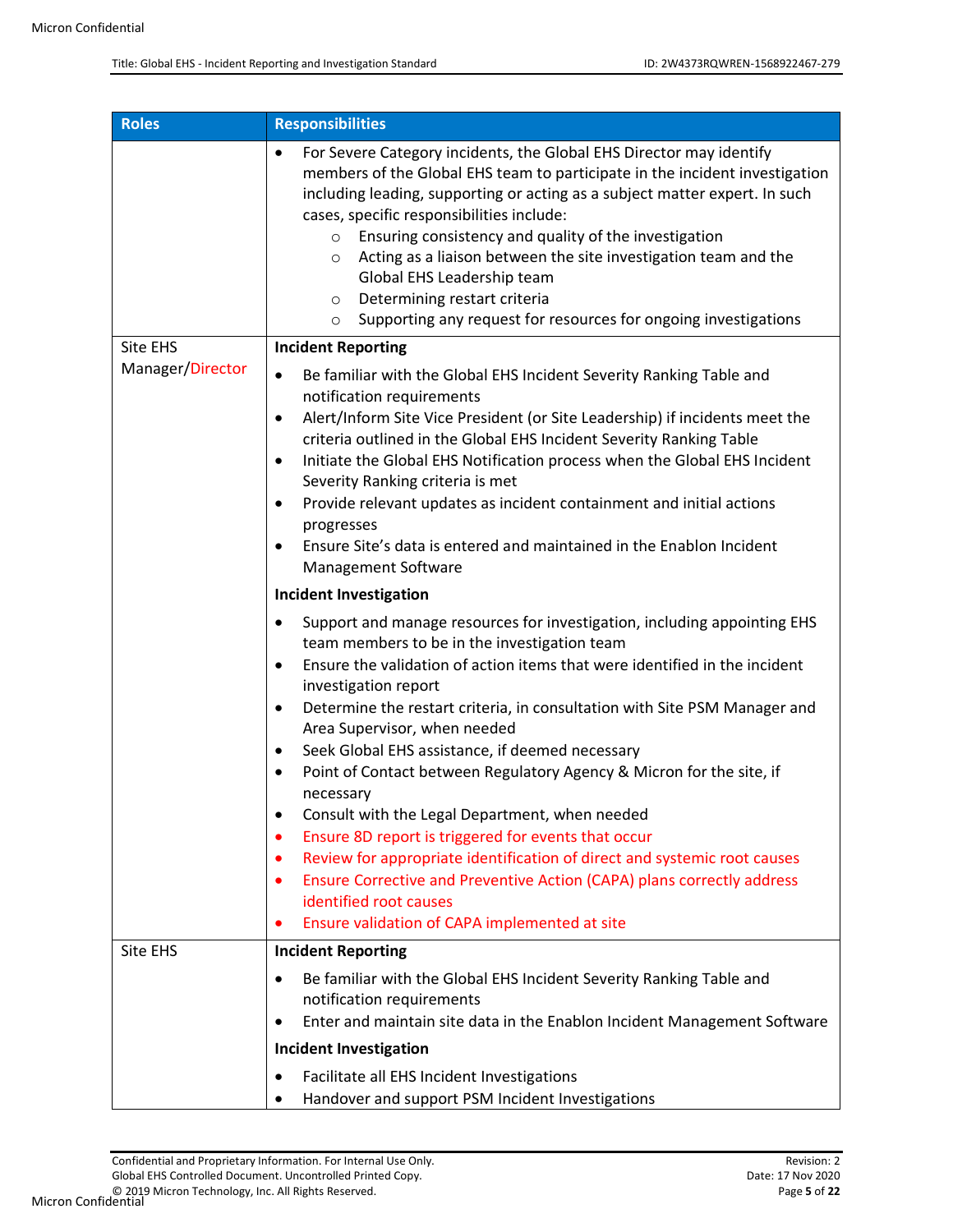| <b>Roles</b>                 | <b>Responsibilities</b>                                                                                                                                       |  |  |
|------------------------------|---------------------------------------------------------------------------------------------------------------------------------------------------------------|--|--|
|                              | Determine the restart criteria<br>$\bullet$<br>Carry out validation of action items that were identified in the incident<br>$\bullet$<br>investigation report |  |  |
| <b>Site ERT</b>              | <b>Incident Reporting</b>                                                                                                                                     |  |  |
|                              | Be familiar with the Global EHS Incident Severity Ranking Table and<br>notification requirements                                                              |  |  |
|                              | <b>Incident Investigation</b>                                                                                                                                 |  |  |
|                              | Perform a Post Incident Analysis (PIA) or After-Action Review (AAR) for<br>incidents that meet first alert criteria or are rated a 4 or 5 severity            |  |  |
| Area                         | <b>Incident Reporting</b>                                                                                                                                     |  |  |
| Supervisor/Incident<br>Owner | Report all incidents that have occurred in their areas - including near<br>$\bullet$<br>misses, to their leaders and Site EHS                                 |  |  |
|                              | <b>Incident Investigation</b>                                                                                                                                 |  |  |
|                              | Ensure containment actions are in place and appropriate to prevent any<br>$\bullet$<br>further injury or damage due to the incident                           |  |  |
|                              | Trigger 8D report for incident that occurred<br>$\bullet$<br>Lead, or appoint appropriate TM to lead the 8D investigation for EHS<br>$\bullet$<br>incidents   |  |  |
|                              | Select the team for the incident investigation<br>$\bullet$                                                                                                   |  |  |
|                              | Support and manage resources for investigation<br>$\bullet$                                                                                                   |  |  |
|                              | Ensure the completion of action items that were identified in the incident<br>$\bullet$<br>investigation report                                               |  |  |
|                              | Ensure the validation of action items that were identified in the incident<br>$\bullet$                                                                       |  |  |
|                              | investigation report                                                                                                                                          |  |  |
|                              | Determine Restart Criteria by working with site EHS and PSM teams<br>$\bullet$                                                                                |  |  |
| Team<br>Members/Hosts        | <b>Incident Reporting</b>                                                                                                                                     |  |  |
|                              | Report all incidents that have occurred to them or in their area - including<br>$\bullet$<br>near misses                                                      |  |  |
|                              | <b>Incident Investigation</b>                                                                                                                                 |  |  |
|                              | Participate in, or coordinate with contractors, on incident investigations                                                                                    |  |  |

# <span id="page-5-0"></span>4 Terms and Definitions

| <b>Terms</b>                             | <b>Definitions</b>                                                                           |
|------------------------------------------|----------------------------------------------------------------------------------------------|
| Correction (or<br>Containment<br>Action) | Action to eliminate a detected nonconformity or other undesirable situation.                 |
| CA (Corrective<br>Action)                | Action to eliminate the cause of a detected nonconformity or other undesirable<br>situation. |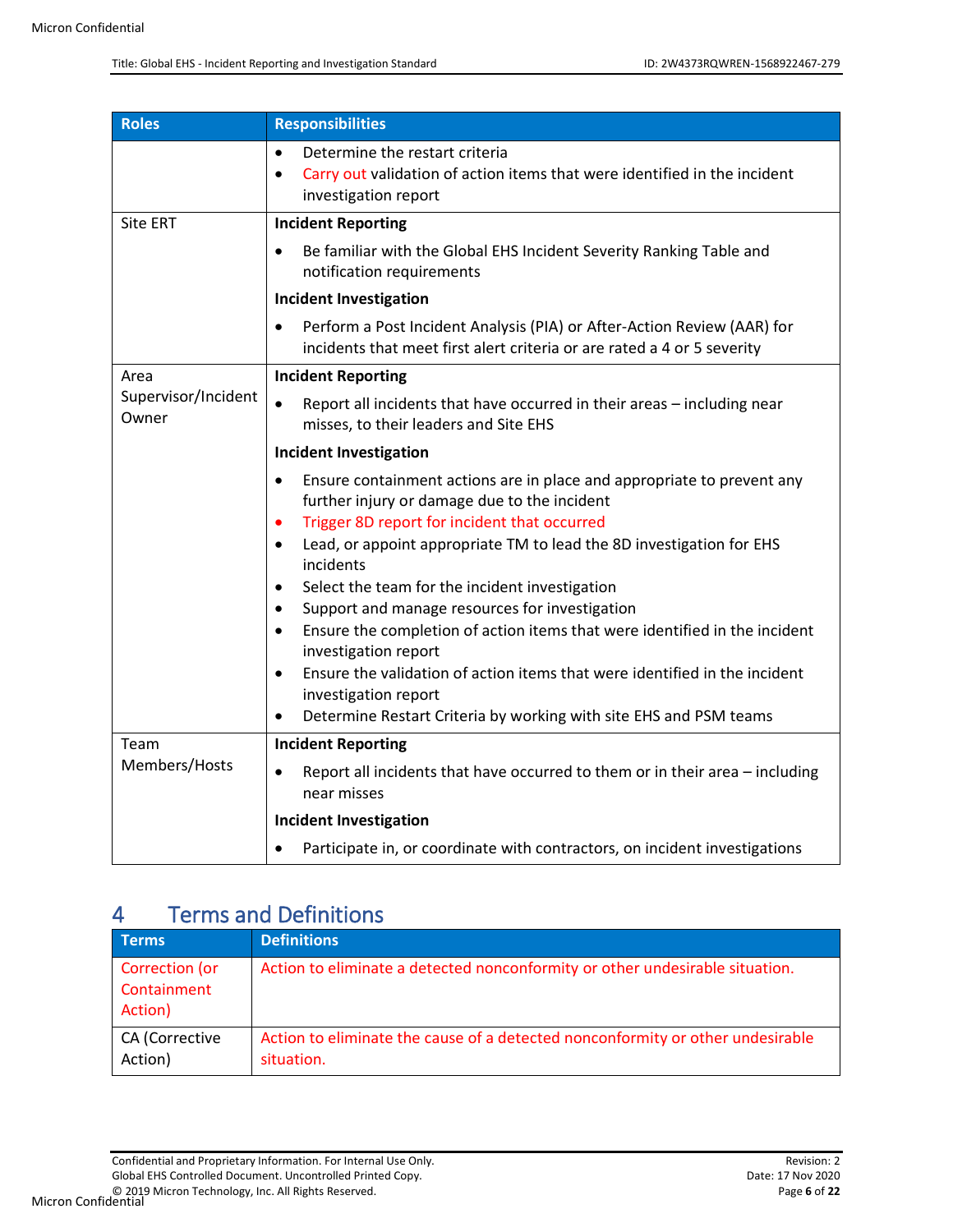| <b>Terms</b>                     | <b>Definitions</b>                                                                                                                                                                                                                                                                                                                                                                                                                                                                                                                                                                                                                   |
|----------------------------------|--------------------------------------------------------------------------------------------------------------------------------------------------------------------------------------------------------------------------------------------------------------------------------------------------------------------------------------------------------------------------------------------------------------------------------------------------------------------------------------------------------------------------------------------------------------------------------------------------------------------------------------|
| <b>PA</b> (Preventive<br>Action) | Action to eliminate the cause of a potential nonconformity or other potential<br>undesirable situation.                                                                                                                                                                                                                                                                                                                                                                                                                                                                                                                              |
| Illness                          | A condition that results from exposure in a workplace to a physical, chemical or<br>biological agent to the extent that normal physiological mechanisms are affected<br>and the health of the worker is impaired. This may include, but is not limited to,<br>skin diseases, respiratory conditions, poisoning, hearing loss, heat stroke,<br>radiation exposure, etc.                                                                                                                                                                                                                                                               |
| Incident                         | An EHS incident is an unplanned natural, operational, or human event that causes<br>or has the potential to cause a negative impact to an organization's people,<br>property or environment. An EHS-related incident can also be the result of<br>planned activities with unexpected significant non-routine consequences.<br>Examples of an EHS-related incident include but are not limited to work-related<br>injury, release of material to the environment, unknown odors in the work<br>environment, illness of work force, etc. If not managed properly, an incident can<br>escalate into an emergency, crisis or a disaster. |
| Injury                           | Any damage to the body because of some sort of traumatic (acute or chronic)<br>episode such as a fall, being struck, ergonomic injuries, etc.                                                                                                                                                                                                                                                                                                                                                                                                                                                                                        |
| <b>Near Miss</b>                 | An undesired event that under slightly different circumstances could have<br>resulted in harm to people, damage to property, equipment or environment or<br>loss of process.                                                                                                                                                                                                                                                                                                                                                                                                                                                         |
| <b>Root Cause</b><br>Analysis    | An acceptable analytical methodology used to determine the underlying causes<br>or deficiencies in work activities or processes that either resulted in or could<br>result in an incident.                                                                                                                                                                                                                                                                                                                                                                                                                                           |

# <span id="page-6-3"></span><span id="page-6-1"></span><span id="page-6-0"></span>5 References

### *Table 1 Internal References*

| <b>Title</b>                              | <b>Link</b>                      |
|-------------------------------------------|----------------------------------|
| Incident Reporting Portal                 | <b>Incident Reporting Portal</b> |
| 8D Scoring Template                       | <b>8D Scoring Template</b>       |
| Global EHS - Emergency Response Standard  | 2W4373RQWREN-1568922467-15       |
| <b>Global Record Retention Schedule</b>   | PUPCC6UH2RDF-873223117-17        |
| Process Safety Event Tier Evaluation Tool | WFT6NJ3WDNAT-65211962-2325       |

## *Table 2 External References*

<span id="page-6-2"></span>

| THE | . .<br>LITIK |
|-----|--------------|
| Nil | Nil          |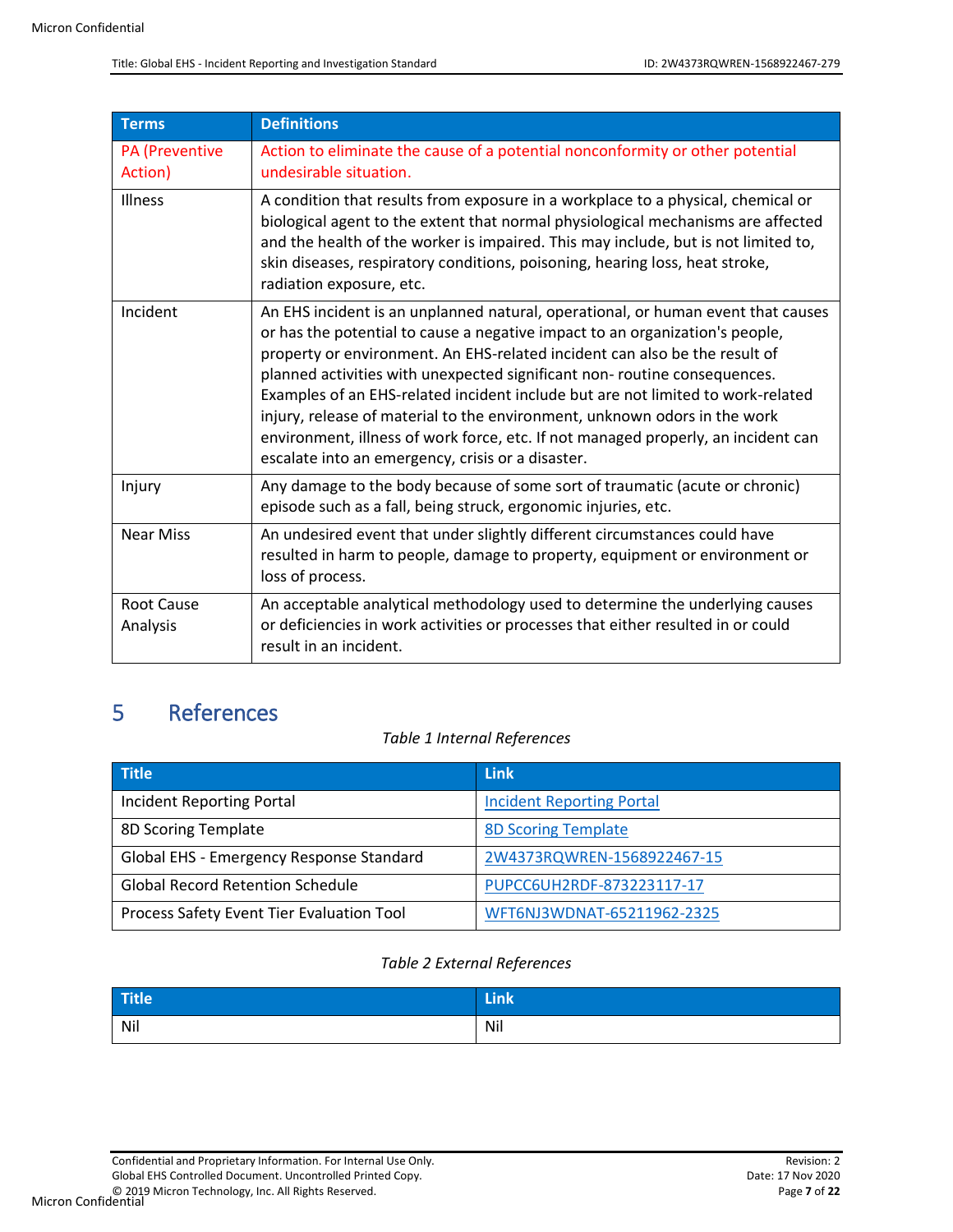# <span id="page-7-0"></span>6 Standard

Micron recognizes that incident reporting and investigation are important aspects of an effective Environmental, Health, and Safety Management System. Maintaining a systematic approach to incident reporting and investigation can help to identify & curb trends in incident types and facilitate the improvement opportunities through the Micron Network.

Prompt reporting of incidents also ensures that Micron Team Members that may have been injured during the incident, receive the necessary medical care and therapy that will be required for their rehabilitation.



<span id="page-7-1"></span>*Figure 1 Global EHS Continual Improvement Framework for Incidents*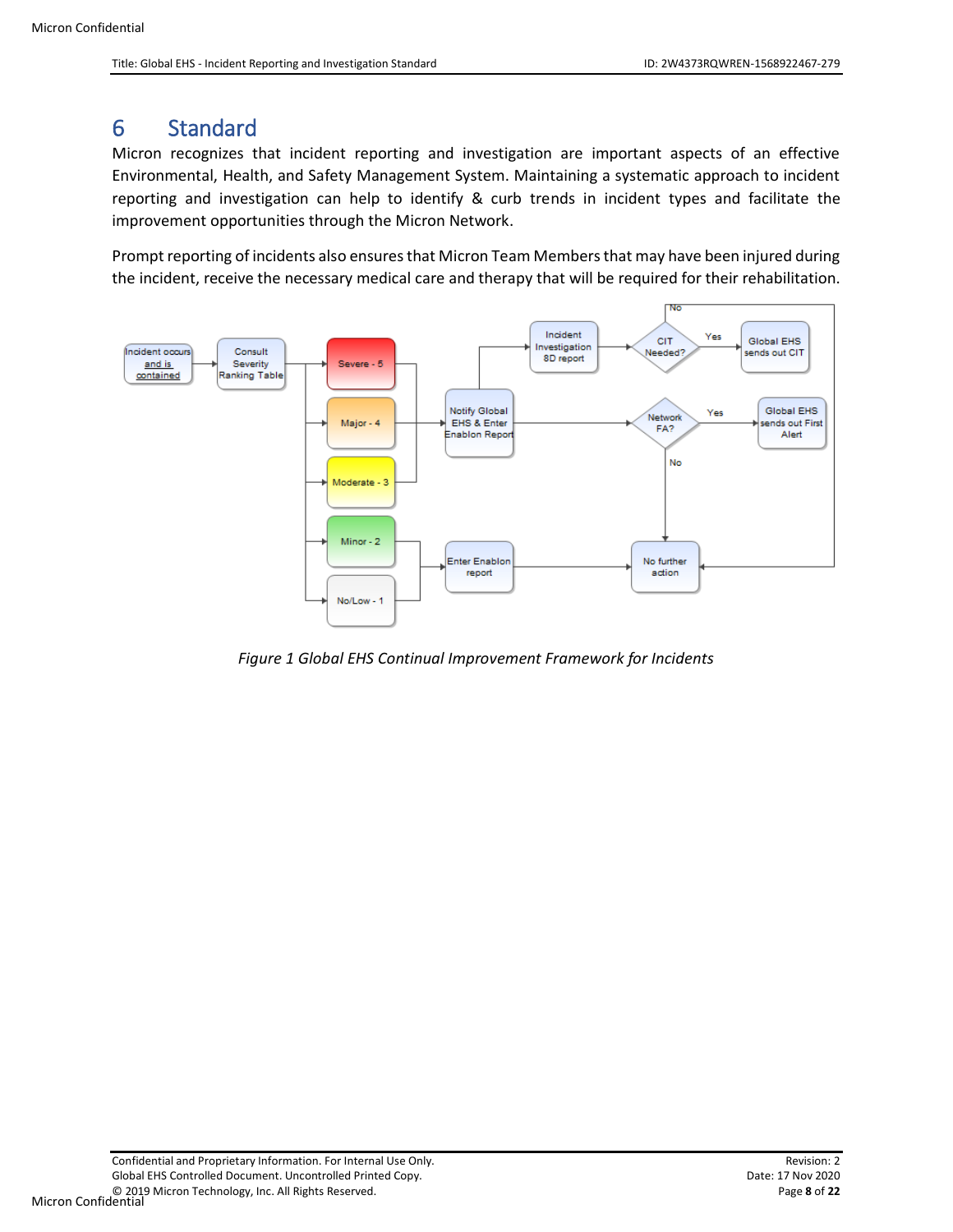## <span id="page-8-0"></span>6.1 Incident Reporting



*Figure 2 Incident Reporting & Investigation Business Process*

### <span id="page-8-5"></span><span id="page-8-1"></span>6.1.1 Requirements for Global EHS Incident Reporting

Sites shall refer to the Appendix 1 Incident Severity Ranking Table for criteria for incident reporting. The Incident Severity Ranking Table serves as a guide with examples of typical incidents that have been known to occur. For instances where there are multiple outcomes from a single incident, the outcome with the highest severity will determine the overall severity of the incident. Please consult with the Global EHS team if unsure which severity level to assign to an incident. If unsure always report to a higher severity level.

### <span id="page-8-2"></span>6.1.2 Critical timelines, level of communication and method of reporting

Sites shall adhere to the requirements listed in this standard for timelines, required levels of communication and the different methods of reporting when reporting incidents.

### <span id="page-8-3"></span>*6.1.2.1 Communication to Leadership*

Any immediate communication from the Site to Leadership teams beyond their site regarding the incident, must include the Global EHS team (include MT group Global\_EHS) in the email recipients. This is to ensure that the Global team is included in all communication and can be on standby to assist where needed.

### <span id="page-8-4"></span>*6.1.2.2 Severity 5 and 4 Incidents*

Site EHS is to arrange a call with a Global Safety Manager within 48hours of the event. The call is to update the Global team of the incident status and site containment actions.

The Global Safety team will review the Global EHS Notification for any further clarifications required from the site before it is sent out to the Global Micron Network as a First Alert.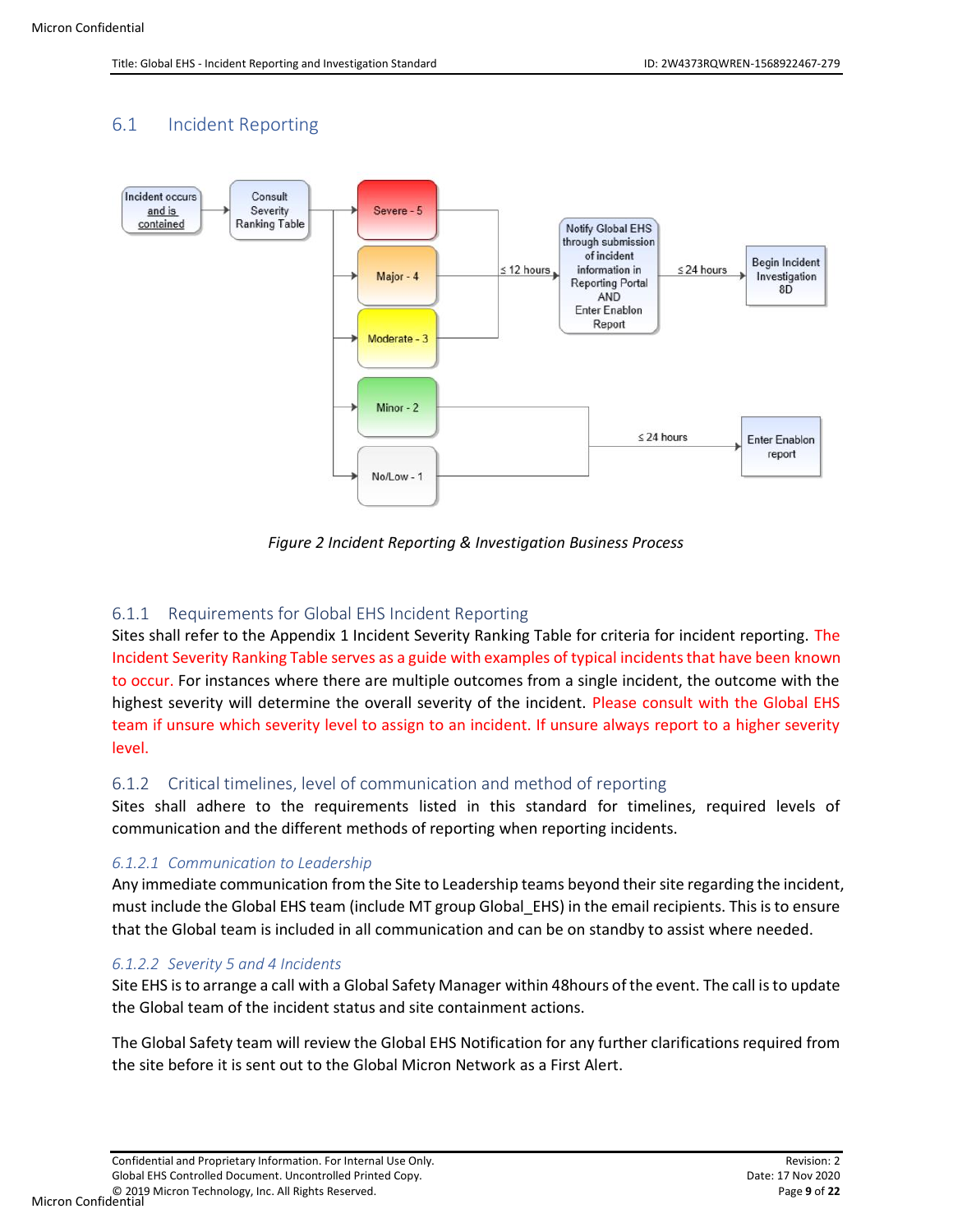Determination of the need for Global EHS team members to travel to the site to assist with the investigation may also take place at this meeting.

#### <span id="page-9-0"></span>*6.1.2.3 General Requirements for Reporting*

#### **Incident Severity Category 5 – Severe / 4 – Major / 3 – Moderate**

- Within 12 hours of incident stabilization →Submit incident information on the Global EHS Incident Reporting Portal (alias: ehsincident) and;
- Within 12 hours of incident stabilization  $\rightarrow$  Fill in ENABLON Incident Management System

#### **Incident Severity Category 2 – Minor / 1 – No/Low**

Within 24 hours of incident stabilization  $\rightarrow$  Fill in ENABLON Incident Management System

#### <span id="page-9-1"></span>*6.1.2.4 External Reporting Requirements*

Site Management and Global EHS shall be made aware when there are incidents that need to be reported to external governmental agencies due to the nature or outcome of the incident. Reporting should typically be coordinated by the Site EHS team.

#### <span id="page-9-2"></span>*6.1.2.5 EHS-PSM Collaboration*

Site EHS will ensure that Site PSM is made aware of and included in any communication of incidents that occur at their sites. Site EHS may use the [Process Safety Event Evaluation Tool](#page-6-0) to determine if Site PSM should be informed of an incident at the site if they are unsure, or if Site PSM has not already been called in during the incident response.

#### <span id="page-9-3"></span>6.1.3 Submission of EHS Notification for Incidents with a Severity level of 3 or higher

- Sites shall use the Global EHS Notification template (alias: ehsincident) to submit a summary notification of information for incidents with Severity Level 3 or higher.
- The Global EHS team will use the Global EHS Notification submitted by the site as the basis for any EHS First Alert that will be sent to the global network. The Site must ensure that the summary notification is filled in with the required information (listed in the template), and photographs are attached to ensure transparent and effective communication through the First Alert.

#### <span id="page-9-4"></span>6.1.4 Transmission of EHS First Alert to the Micron Global network

- Global EHS shall, where applicable, transmit the EHS First Alert to the Micron Global Network within 48 hours of incident stabilization to facilitate time for site investigation.
	- o The email will be distributed to EHS\_FIRST\_ALERT
	- $\circ$  Subject: Global EHS First Alert Notification {FAB Name/Number} {Description of incident and date}
- Incident Severity Category 5 (Severe) and 4 (Major) shall automatically qualify as a Global EHS First Alert and Incident Severity Category 3 (Moderate) may require review from Global EHS for relevance to the network.
- A Global EHS First Alert is only a situational update of the incident to the Micron Global Network. Further updates on the incidents will be provided to the Global team in the Global Safety Council and SEAL meetings.
- Site EHS must share information from First Alerts and subsequent incident updates to the relevant workers (including Contractors) through appropriate means such as Site EHS Committees and passdowns.
- Global EHS may issue actionable items via the Continuous Improvement Tracking (CIT) Program for the Sites to act upon & complete.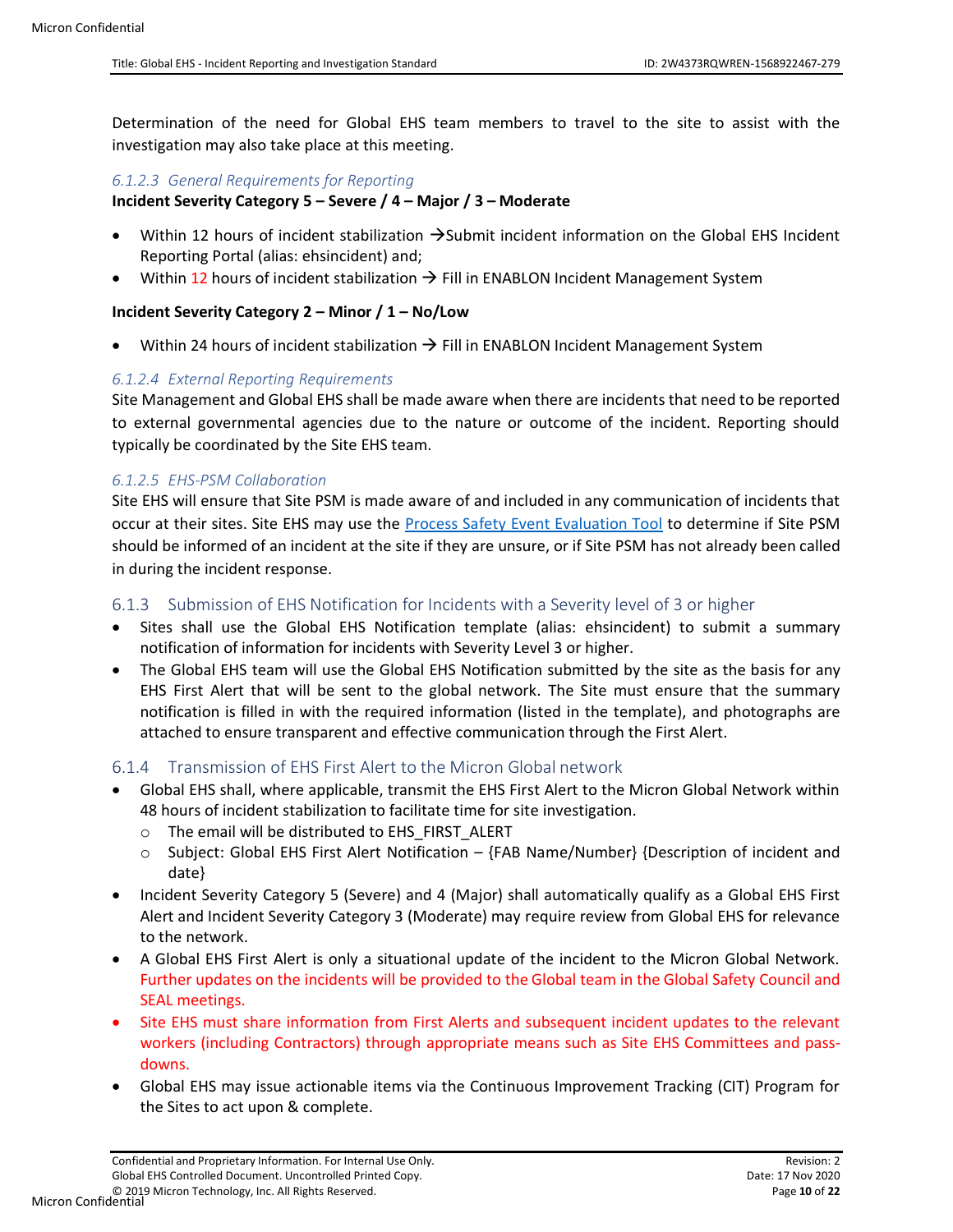### <span id="page-10-0"></span>6.1.5 Data Management & Record Retention

- All Micron Manufacturing and Non-Manufacturing facilities shall use the ENABLON Incident Management System (EIMS) to record the occurrence of an EHS-Related Incident or a potential EHS-Related Incident such as, but not limited to:
	- o Potential work-related injuries and occupational illness
	- o Any hazardous or non-hazardous chemical or gas release from its normal means of storage or distribution into the atmosphere or room
	- o Fire
	- o Fire alarm or toxic gas monitoring alarms that trigger an evacuation that meets the Global EHS Incident Severity Ranking Table
- Sites shall submit and update as necessary all Global EHS Notifications through the EHS incident page (alias: ehsincident) for record retention
- The EHS First Alert record retention period is 5 years.

#### <span id="page-10-1"></span>6.1.6 Training

Sites shall conduct appropriate awareness training to its site leaders and team members on the Global EHS Incident Reporting requirements

### <span id="page-10-2"></span>6.2 Incident Investigation

<span id="page-10-4"></span><span id="page-10-3"></span>6.2.1 Requirements for Global EHS Incident Investigation

| <b>Severity Category</b>               | <b>Actions Required</b>        |                            |  |
|----------------------------------------|--------------------------------|----------------------------|--|
|                                        | <b>Submit 8D to Global EHS</b> | <b>Root Cause Analysis</b> |  |
| Severe (5)                             | Required                       | Part of the 8D process     |  |
| Major (4)                              | Required                       | Part of the 8D process     |  |
| Moderate (3)                           | Required                       | Part of the 8D process     |  |
| Minor $(2)$<br>(with LAI potential)    | Required                       | Part of the 8D process     |  |
| Minor $(2)$<br>(with no LAI potential) | Not required                   | Required                   |  |
| Low $(1)$                              | Not required                   | Required                   |  |
| Near Miss<br>(with LAI potential)      | Required                       | Part of the 8D process     |  |

#### *Table 3 Investigation Requirements*

- Sites shall investigate all incidents that occur on-site based on the Severity Category that is prescribed in Table 3.
- Where identified in the table above as required, Sites must ensure that an 8D is triggered to ensure appropriate root cause analysis and corrective and preventive actions are taken. The 8D should be triggered by the area/department owner of the incident. The 8D for EHS Deviations may be found in the Global Deviation Management System (GDMS). Site EHS is to ensure that this is done.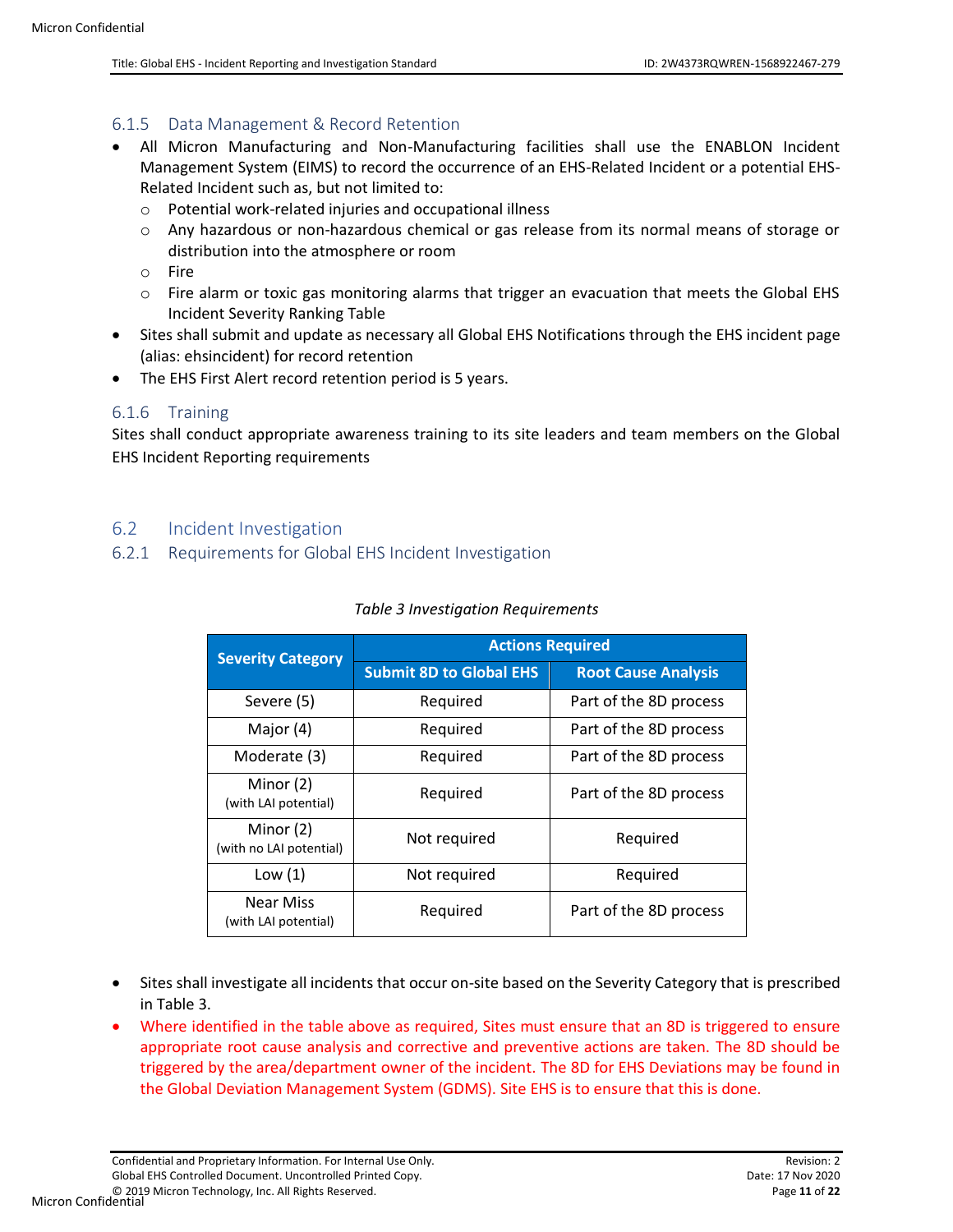- For incidents that meet the 8D reporting threshold involving Contractors, a Supplier Quality Notification (SQN) in the GDMS system must be issued so that the 8D process is triggered for the Contractor to complete.
- Sites shall select an appropriate root cause analysis tool for the type and severity of the incident that occurred (5-Why, Fishbone, Fault Tree).
- Sites shall determine the Stop Work criteria for any other activities that are related to the incident.
- For incidents such as First Aids and Near Misses, Sites shall investigate when there is a repeated occurrence, or as deemed necessary by the Site EHS team, in the area to prevent reoccurrence. However, if there is LAI potential, an 8D investigation must be performed.
- For an incident with Severity 4 or 5, Global EHS may send representatives to the site to assist with the investigation.

#### <span id="page-11-0"></span>6.2.2 Evidence Preservation

- The investigation shall consider the nature of evidence. Shorter-lived evidence may need to be collected before the emergency response clean-up efforts are complete, for example, samples of materials to be sent for laboratory analysis.
- Some evidence is more fragile, other evidence is durable. Examples of fragile evidence:
	- o Odors/conditions
	- o People/memories
	- o Physical positions
	- $\circ$  Materials that may be cleaned up and disposed of as part of the emergency response
	- o Materials that decompose or are not stable
- Examples of Evidence that is somewhat fragile:
	- o Electronic data
- Examples of durable evidence:
	- o Physical parts, components, stable materials
	- o Paper data
- Appropriate care must be taken in the case of a severe incident, as key information can be easily lost or changed, and this must be prevented from taking place
- The timing of clean up and recovery efforts should also be considered as they may be viewed negatively by a government investigator, be sure to confer with Site Management or the Legal department, if needed

### <span id="page-11-1"></span>6.2.3 Return to Normal Operations – Restart Criteria

<span id="page-11-2"></span>

| <b>Severity Category</b> | <b>Permission for Restart</b>                                                                    |  |
|--------------------------|--------------------------------------------------------------------------------------------------|--|
| Severe                   | Site EHS or PSM Manager in consultation with Global EHS or PSM                                   |  |
| Major                    | At a minimum, Site EHS or PSM Manager (Site VP, Legal or Global EHS or PSM<br>may be consulted). |  |
| Moderate                 |                                                                                                  |  |
| Minor                    | At a minimum, Area Manager/Supervisor or Site EHS Team                                           |  |
| No / Low                 |                                                                                                  |  |

#### *Table 4 Return to Normal Operations Authorized TM*

Confidential and Proprietary Information. For Internal Use Only. The context of the context of the Revision: 2 Global EHS Controlled Document. Uncontrolled Printed Copy. Date: 17 Nov 2020 © 2019 Micron Technology, Inc. All Rights Reserved. Page **12** of **22**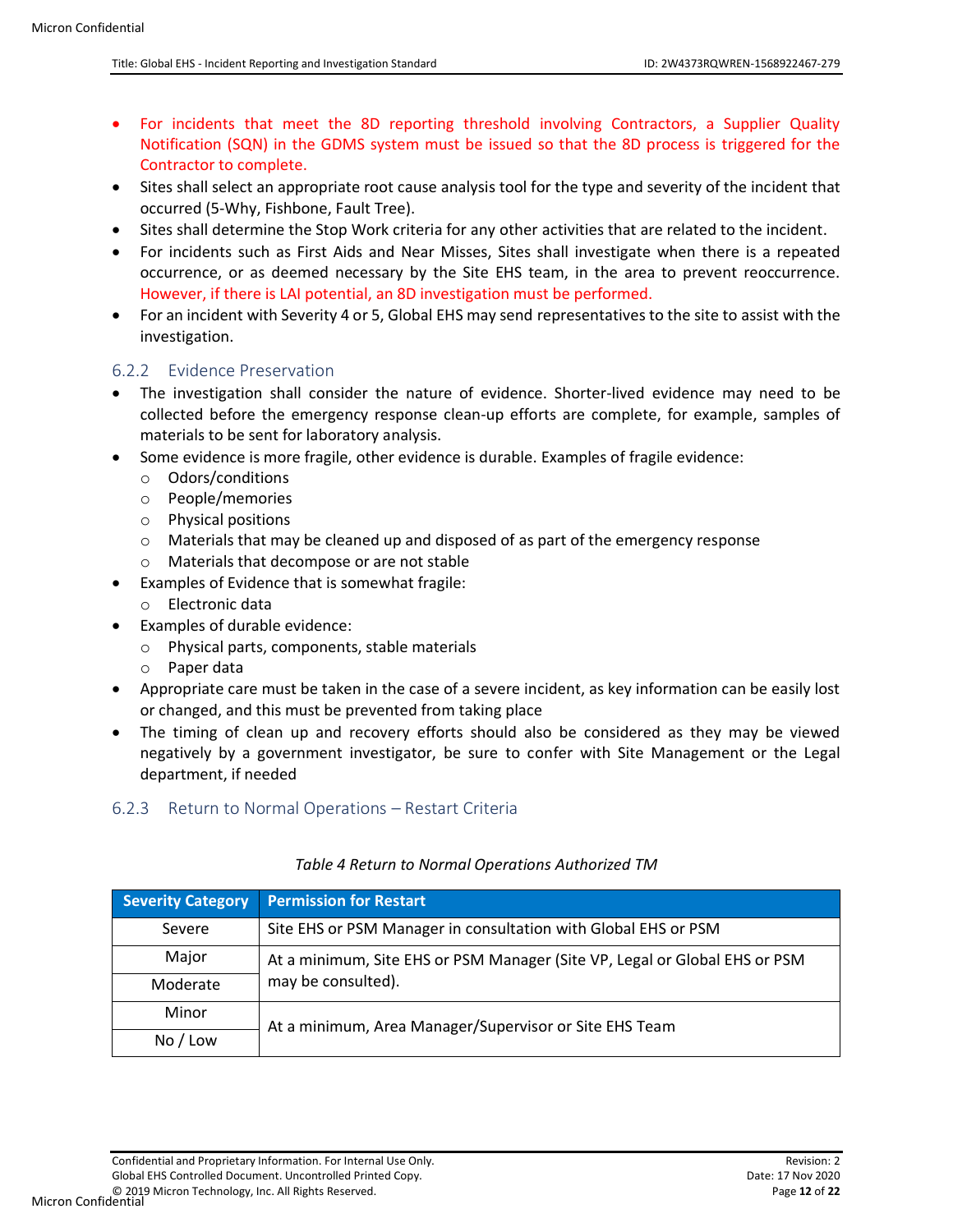- Restart Criteria shall always be enforced after any incident to ensure that any affected area is safe for team members or contractors to return to the area. A Risk Assessment should be completed, when needed, as part of the restart to ensure that expected hazards are accounted for and controlled. If no restart criteria are defined, the area shall remain restricted
- If an area remains restricted, Site EHS shall have clear requirements on access identified and posted at the incident site
- Restart Criteria may take short-term safety measures such as restricted access, temporary containment, temporary monitoring or periodic inspection into account. Short-term safety measures shall not be allowed to become permanent
- The successful completion of an incident investigation will always take precedence over restarting any operations.

### <span id="page-12-0"></span>6.2.4 Actions resulting from Investigation

- The Incident Owner shall ensure the timely closure of all actions identified in each investigation report.
- Where any action identifies a new or changed hazard, or a need for a new or changed control, the relevant evaluation through a risk assessment prior to implementation shall be carried out.
- If actions identified in the reports are not closed on-time, Site EHS shall escalate to their Site Leadership Team or Global EHS for the necessary resources to close the actions.

### <span id="page-12-1"></span>6.2.5 Verification of Effectiveness for Action

- The Incident Owner and where needed, Site EHS shall conduct a review to verify the effectiveness of any actions implemented as a result of the investigation.
- The review should typically be carried out one-month post-implementation, however, in some cases, may require a longer time for effective verification to take place.
- The review may include
	- o Interviewing TMs working in the area
	- o Inspection of area
	- o Auditing the Safe Work or Operations Procedure and RA/JHA
	- o Review of repeated occurrences of incident

### <span id="page-12-2"></span>6.2.6 Closure of Investigation Reports

- All Investigation Reports shall only be considered closed when all actions identified in the Investigation report have been closed and effectiveness verification of action items have been completed.
- Documented investigation reports shall be retained.
- Closed investigations, including verification of effectiveness will be presented at quarterly Site Management Review Meetings and to the Global Safety Council.

### <span id="page-12-3"></span>6.2.7 Submission of 8D and other investigation reports

- Sites shall upload a link to the 8D that is being prepared to Global EHS via the EHS Incident page.
- The link to the 8D uploaded shall be managed by the respective sites and should be the link to the 8D that is being actively updated for the site.
- Submissions of Incident Reports via the EIMS shall also be updated and closed by Sites

### <span id="page-12-4"></span>6.2.8 8D Scoring Metric

- The Global EHS Team shall score all submitted 8D Investigation Report using the Standard 8D scoring Template
- Identified Global EHS Team members performing the 8D scoring for the purpose of the 8D scoring metric must be trained in 8D methods and tools and must be independent of the direct management of the 8D Investigation Team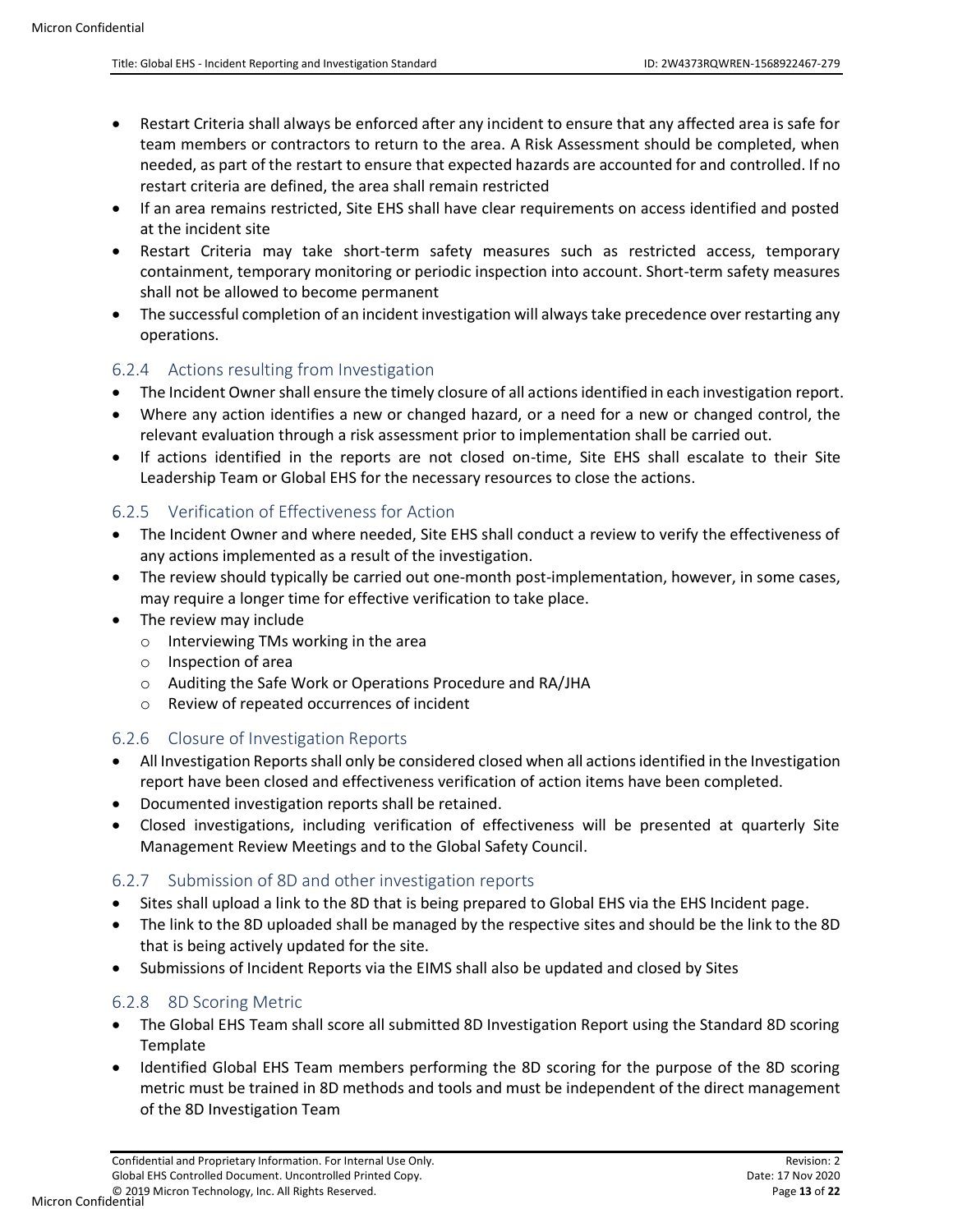#### <span id="page-13-0"></span>6.2.9 Data Management & Record Retention

- Sites shall update all Incident Reports that have been submitted via the ENABLON Incident Management System
- All 8D Investigation Reports shall be submitted via the EHS Incident page
- All Investigation Reports record retention period is 5 years

#### <span id="page-13-1"></span>6.2.10 Training

- Global EHS requires that all Site EHS team members be trained in the following:
	- o 8D Facilitator
	- o Safety 8D
	- o Witness Interview
	- o Evidence Collection & Preservation
- Sites shall conduct any additional competency training for its Investigation Team, as appropriate.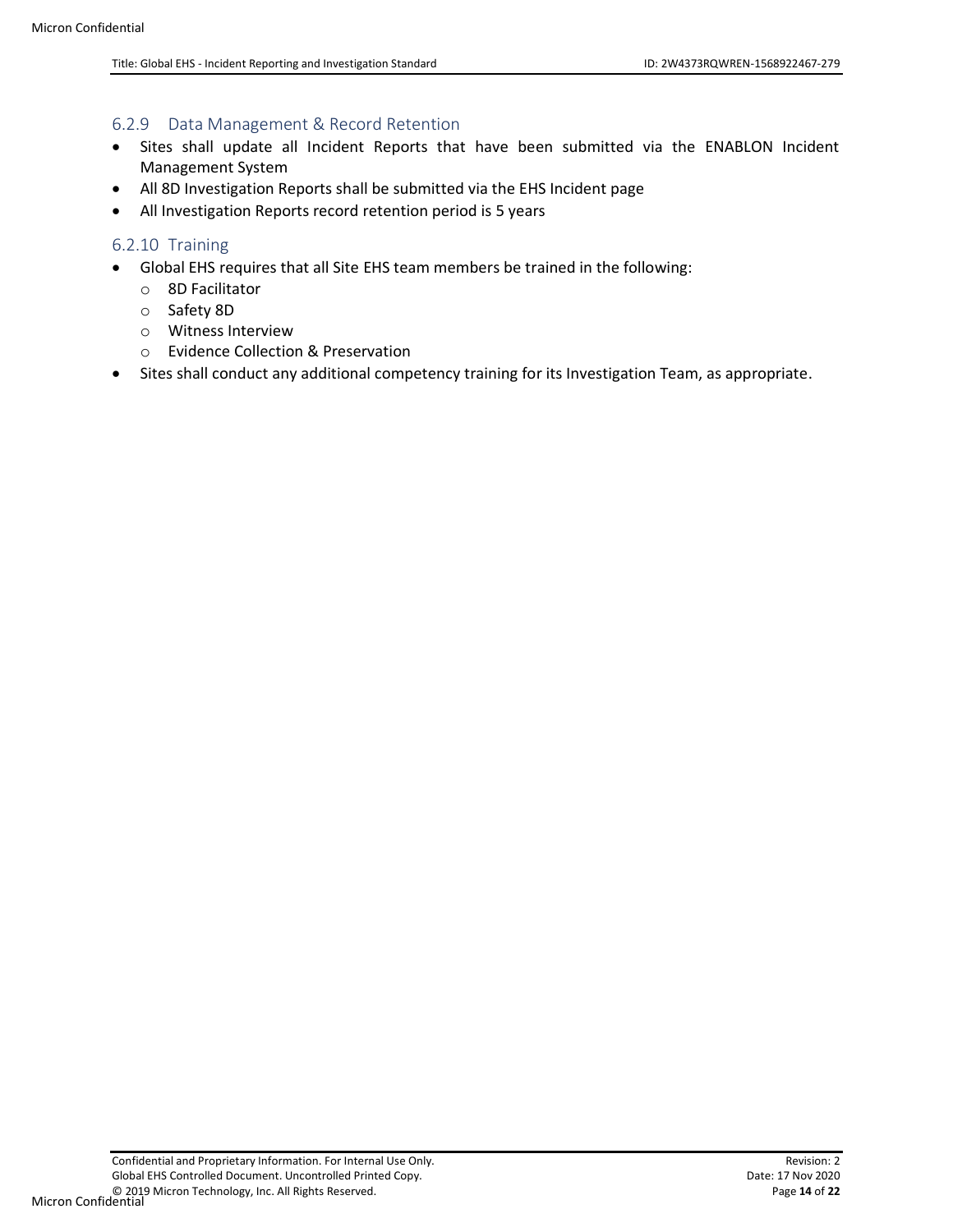# 7 Appendices

# Appendix 1 Severity Ranking Table

This table is intended to be guiding examples for sites to determine the severity of the incident. There is no substitution for experience and judgement. If there is a doubt about a severity, err with the higher severity ranking.

<span id="page-14-1"></span><span id="page-14-0"></span>

|                    | Severe - 5                                                        | Major - 4                                                                       | Moderate - 3                                                                                    | Minor - 2                                                                          | $No / Low - 1$                                                            |
|--------------------|-------------------------------------------------------------------|---------------------------------------------------------------------------------|-------------------------------------------------------------------------------------------------|------------------------------------------------------------------------------------|---------------------------------------------------------------------------|
|                    | Fatality (personal medical or<br>potentially work related)        | Injury with hospitalization                                                     | Any injury or near miss with<br>LAI <sup>1</sup> potential <sup>2</sup>                         | OSHA recordable no LAI<br>potential                                                | No injury/no treatment <sup>3</sup>                                       |
| <b>Medical</b>     | Life threatening injury                                           | Two or more OSHA<br>recordable injuries.                                        | Any TMAH or HF exposure                                                                         | Injury that requires off site<br>non-emergency but urgent<br>care <sup>4</sup>     | First aid                                                                 |
|                    | CPR/AED use (personal<br>medical or potentially work<br>related)  | Two or more patients<br>requiring care beyond first<br>aid                      | Injury requiring transport to<br><b>Emergency Room</b>                                          |                                                                                    | Personal medical                                                          |
|                    | Pandemic                                                          |                                                                                 | Occupational Illness <sup>5</sup>                                                               |                                                                                    |                                                                           |
|                    | Sitewide evacuation                                               | Evacuation of building<br>exceeding 1 hour                                      | Evacuation of building<br>because of EHS incident<br>reoccupied <1 hour                         | Local evacuation by<br>EHS/ERT/alarm                                               | People leave workstation in<br>manufacturing building                     |
| <b>Evacuation</b>  |                                                                   |                                                                                 |                                                                                                 | Unintentional evacuation of<br>a manufacturing building,<br>reoccupied <30 minutes | Unintentional evacuation of<br>non-manufacturing building                 |
| <b>Fire</b>        | Chemical fed flame in area<br>not designed for fire<br>potential. | Chemical fed flame in<br>enclosure designed for fire<br>potential (gas cabinet) | 2 handheld portable fire<br>extinguishers, small hose<br>line, suppression system<br>activation | Smoldering fire                                                                    | Small brush, cigarette can,<br>etc.                                       |
|                    | Fire where suppression<br>system failed to activate               | Fire resulting in sprinkler or<br>suppression system<br>activation/discharge    | Incipient or any fire on site<br>that required external<br>response                             | Water flow alarm with no<br>fire                                                   | Smoke odor                                                                |
|                    | Structure fire where external<br>response was needed              |                                                                                 |                                                                                                 | Fire alarm triggering an<br>evacuation (unintentional)                             |                                                                           |
| <b>Environment</b> | Public impact (media<br>exposure)                                 | Potential public impact<br>(media exposure)                                     | Unauthorized/above limit<br>release to air, surface water<br>or soil                            | Release not leaving site -<br>identified and contained<br>before violating limits  | No threat - release to<br>environment within<br>allowable limits/quantity |

 $1$  LAI = Life Altering Injury

l

<sup>&</sup>lt;sup>2</sup> E.g. Worker fell through hole into bin full of boxes and only had abrasion injury.

<sup>&</sup>lt;sup>3</sup> E.g. Someone tripped and wanted to log a report, did not require any care.

<sup>4</sup> E.g. Stitches. In Taiwan & Japan's context, this is hospital care.

<sup>5</sup> Refer to Occupational Health Standard

Global EHS Controlled Document. Uncontrolled Printed Copy. **Date: 17 Nov 2020** Clouds and Copy.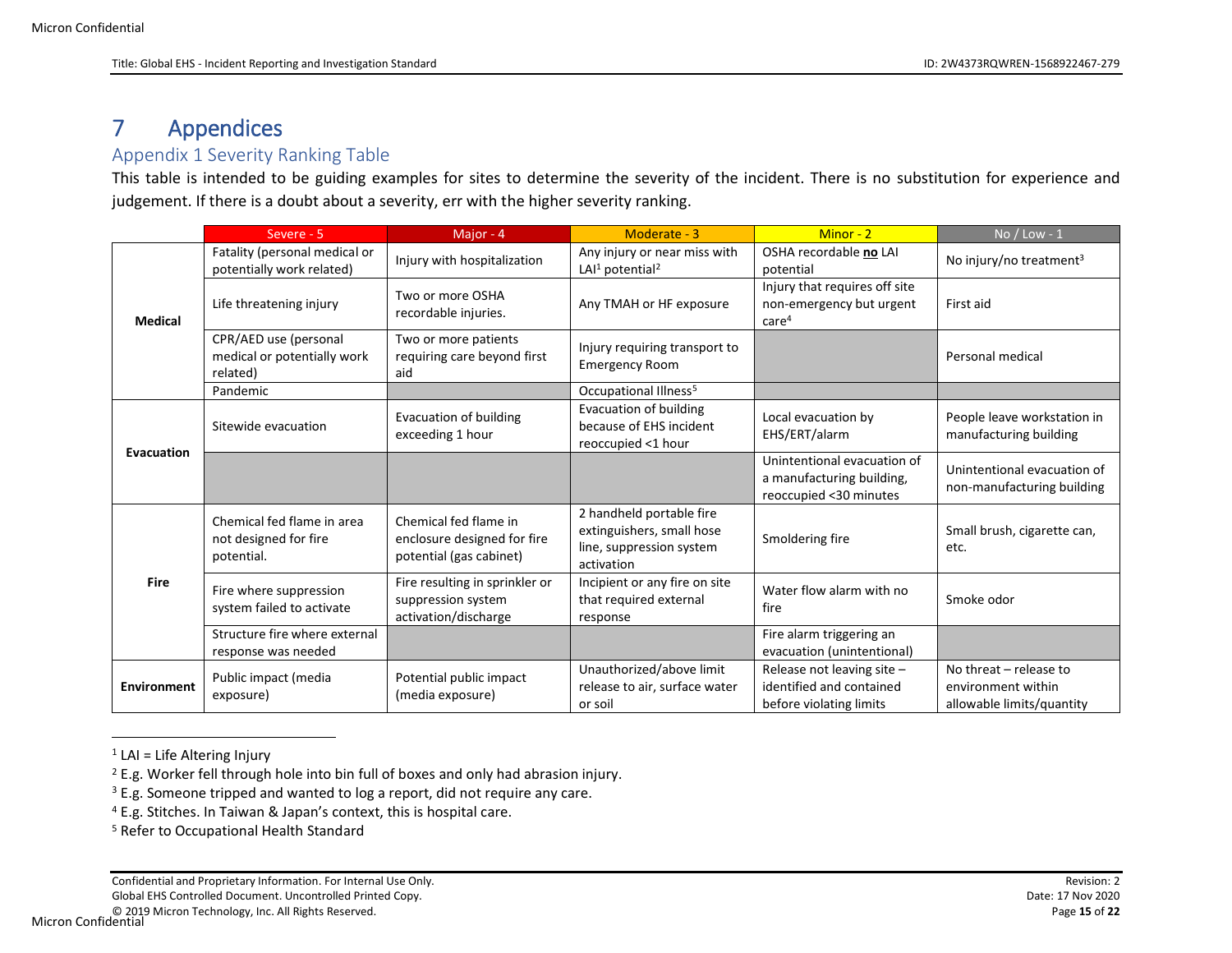|                                                       | Severe - 5                                                                                                                            | Major - 4                                                                                         | Moderate - 3                                                                                 | Minor - 2                                                               | $No / Low - 1$                          |
|-------------------------------------------------------|---------------------------------------------------------------------------------------------------------------------------------------|---------------------------------------------------------------------------------------------------|----------------------------------------------------------------------------------------------|-------------------------------------------------------------------------|-----------------------------------------|
|                                                       | Actual/visible impact to<br>water bodies, flora and<br>fauna (terrestrial or<br>aquatic/marine)                                       | Any release that leaves the<br>property (unauthorized or<br>above limits)                         | Release contained within the<br>site boundary                                                | Abatement/treatment<br>system malfunction                               |                                         |
|                                                       | Significant release to<br>air/water/soil with<br>immediate visible effects<br>beyond the site boundary                                | Potential impact to water<br>bodies, flora and fauna<br>(terrestrial or<br>aquatic/marine)        | Release requiring regulatory<br>notification                                                 | Notification to local<br>authorities not required                       |                                         |
|                                                       | Above allowable/reportable<br>Quantity, off property                                                                                  | Formal regulatory action<br>from environmental agency<br>(Notice of violation)                    |                                                                                              |                                                                         |                                         |
|                                                       | Rescue with Severe-5<br>medical criteria                                                                                              | Rescue with Major-4 medical<br>criteria                                                           | Rescue with any Moderate-3<br>or below medical criteria <sup>6</sup>                         | Rescue from height (no<br>injury) <sup>7</sup>                          | Elevator rescue no medical<br>emergency |
| Rescue                                                | Advanced machinery<br>extrication <sup>8</sup>                                                                                        | Simple <sup>9</sup> machinery<br>extrication (person in<br>machine) beyond digits <sup>10</sup>   | Simple machinery extrication<br>with injury limited to digits                                | Fall from height abated with<br>fall protection (no injury)             |                                         |
|                                                       |                                                                                                                                       |                                                                                                   |                                                                                              | Other technical rescue with<br>no injury (excluding elevator<br>rescue) |                                         |
| Chemical<br>release-<br>excluding<br>potable<br>water | Chemical release of any<br>volume resulting in a vapor<br>cloud, toxic, or flammable<br>atmosphere within a<br>building <sup>11</sup> | Chemical release of any<br>volume that leaves property                                            | Hazardous release <10G/38L,<br>beyond secondary<br>containment, but contained<br>on property | Release from primary<br>containment, captured<br>within secondary       | Small spill <sup>12</sup>               |
|                                                       |                                                                                                                                       | Hazardous release from<br>>10G/38L, beyond secondary<br>containment, but contained<br>on property | Any TMAH or concentrated<br>HF release                                                       |                                                                         |                                         |

 $\overline{a}$ 6 Includes fall from height and rescue from height

<sup>10</sup> Digits = fingers/toes

<sup>7</sup> E.g. Worker fell on to roll-up door casing

<sup>&</sup>lt;sup>8</sup> Advanced means the extrication or disentanglement from large machines, using specialized search and rescue resources, extended/complex disassembly, etc. (NFPA 1670-2017)

<sup>&</sup>lt;sup>9</sup> Simple is defined as; disentanglement by operating the device (ex. putting machine in reverse), easy/quick disassembly, lightweight materials that can be cut, spread, or lifted and has simple hazards which can be readily controlled (NFPA 1670-2017).

 $11$  E.g. Carbon Dioxide release that reduced oxygen levels in a room.

<sup>&</sup>lt;sup>12</sup> E.g. A small spill is the release from a handheld container with a fixed volume.

Confidential and Proprietary Information. For Internal Use Only. Revision: 2

Global EHS Controlled Document. Uncontrolled Printed Copy. **Date: 17 Nov 2020** Clouds and Copy.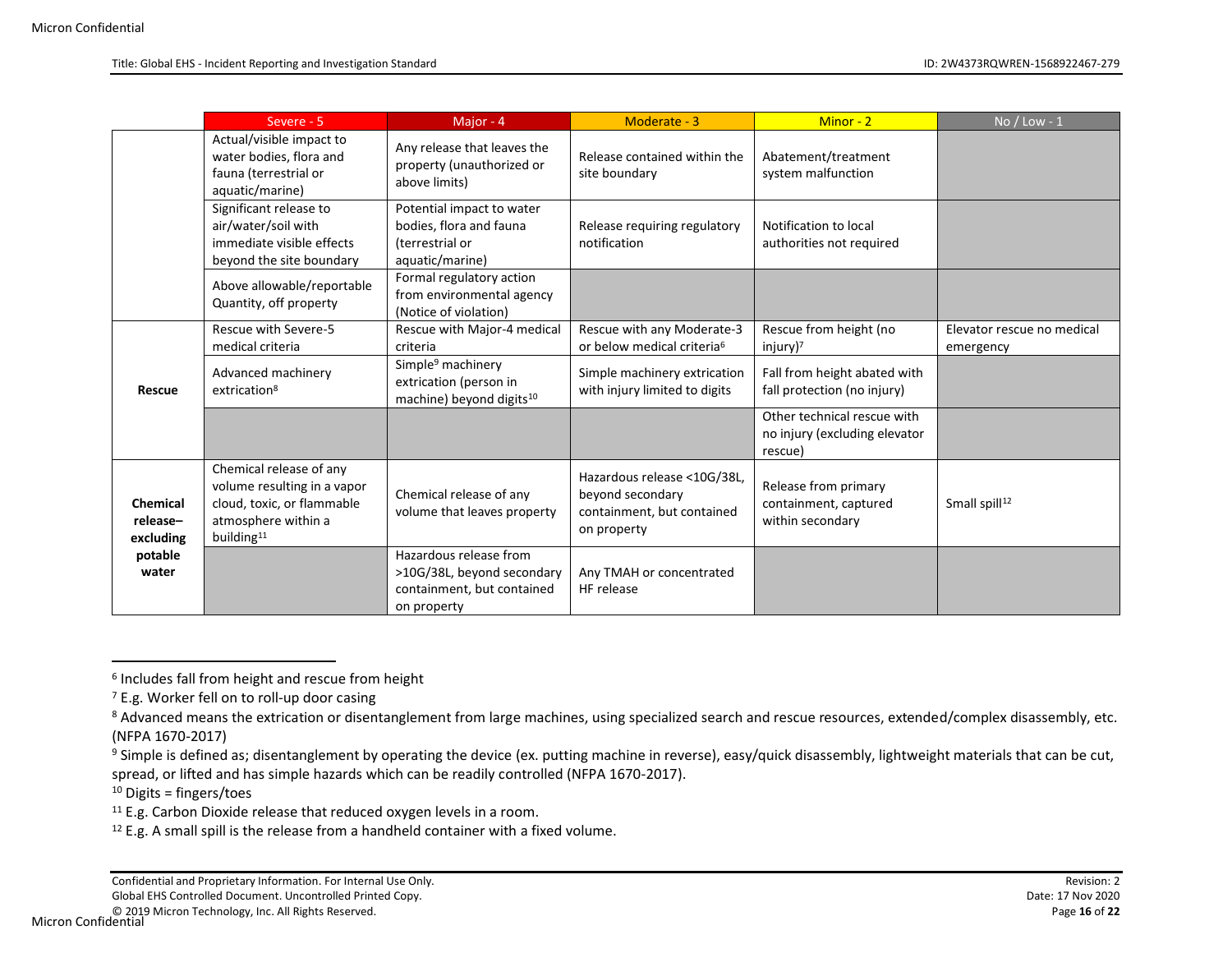|                  | Severe - 5                                                                                                                              | Major - 4                                                                                      | Moderate - 3                                                                                   | Minor - 2                                        | No / Low - $1$                                                                                                                  |
|------------------|-----------------------------------------------------------------------------------------------------------------------------------------|------------------------------------------------------------------------------------------------|------------------------------------------------------------------------------------------------|--------------------------------------------------|---------------------------------------------------------------------------------------------------------------------------------|
| Gas<br>(TGM/HPM) | Highly toxic gas release into<br>ambient/environment                                                                                    | Non-inert gas release into<br>ambient/environment                                              | Confirmed release that hits<br>high-high alarm WITHOUT<br>auto-shutdown when it<br>should have | Gas release that triggers<br>alarm with shutdown | Inert gas release                                                                                                               |
|                  |                                                                                                                                         | Pyrophoric liquid/gas release<br>(or evidence of) $13$                                         |                                                                                                |                                                  |                                                                                                                                 |
|                  | Any incident greater than<br>what was outlined in<br>"Major"                                                                            | Explosion (detonation or<br>deflagration), rapid pressure<br>release with damage <sup>14</sup> | Natural disaster with EHS<br>involvement <sup>15</sup>                                         |                                                  | Natural disaster with no EHS<br>consequences. <sup>16</sup>                                                                     |
|                  | Formal notice from<br>regulatory agency, because<br>of an EHS incident, to stop or<br>interrupt site operations.                        | Government site visit<br>because of an EHS Incident                                            | Minor<br>unexpected/unplanned<br>chemical reaction                                             |                                                  |                                                                                                                                 |
|                  | Interruption to production<br>or production impact due to<br>EHS incident/activity<br>requiring mitigation efforts<br>exceeding 1 shift | Potential investor/customer<br>impact                                                          | Any activation of the site<br>crisis management/BCP<br>team related to EHS<br>operations.      |                                                  |                                                                                                                                 |
| <b>Others</b>    | Media on site                                                                                                                           | Significant interruption to<br>production due to EHS<br>incident <sup>17</sup>                 |                                                                                                |                                                  |                                                                                                                                 |
|                  |                                                                                                                                         |                                                                                                |                                                                                                |                                                  | Any incident that triggers<br>ERT/ERC response per local<br>procedures for a scenario<br>not otherwise covered in<br>this table |
|                  |                                                                                                                                         |                                                                                                |                                                                                                |                                                  | Any investigation conducted<br>by Site EHS prompted by a<br>complaint or scenario not<br>otherwise covered in this<br>table     |
| <b>Facility</b>  | Significant damage that<br>leaves building unable to be<br>occupied                                                                     | Damage that shall require<br>significant infrastructure<br>restoration                         | Damage that shall require<br>minor restoration to<br>infrastructure                            |                                                  | Little to no property damage                                                                                                    |

<sup>13</sup> E.g. Silane release in gas cabinets

<sup>14</sup> E.g. Asher

l

<sup>15</sup> E.g. Injury sustained during earthquake

<sup>16</sup> E.g. Tornado or Earthquake with no injuries or environmental impact

<sup>17</sup> E.g. Out of spec waste discharge that is controlled via chemical turn-off

Confidential and Proprietary Information. For Internal Use Only. Revision: 2

Global EHS Controlled Document. Uncontrolled Printed Copy.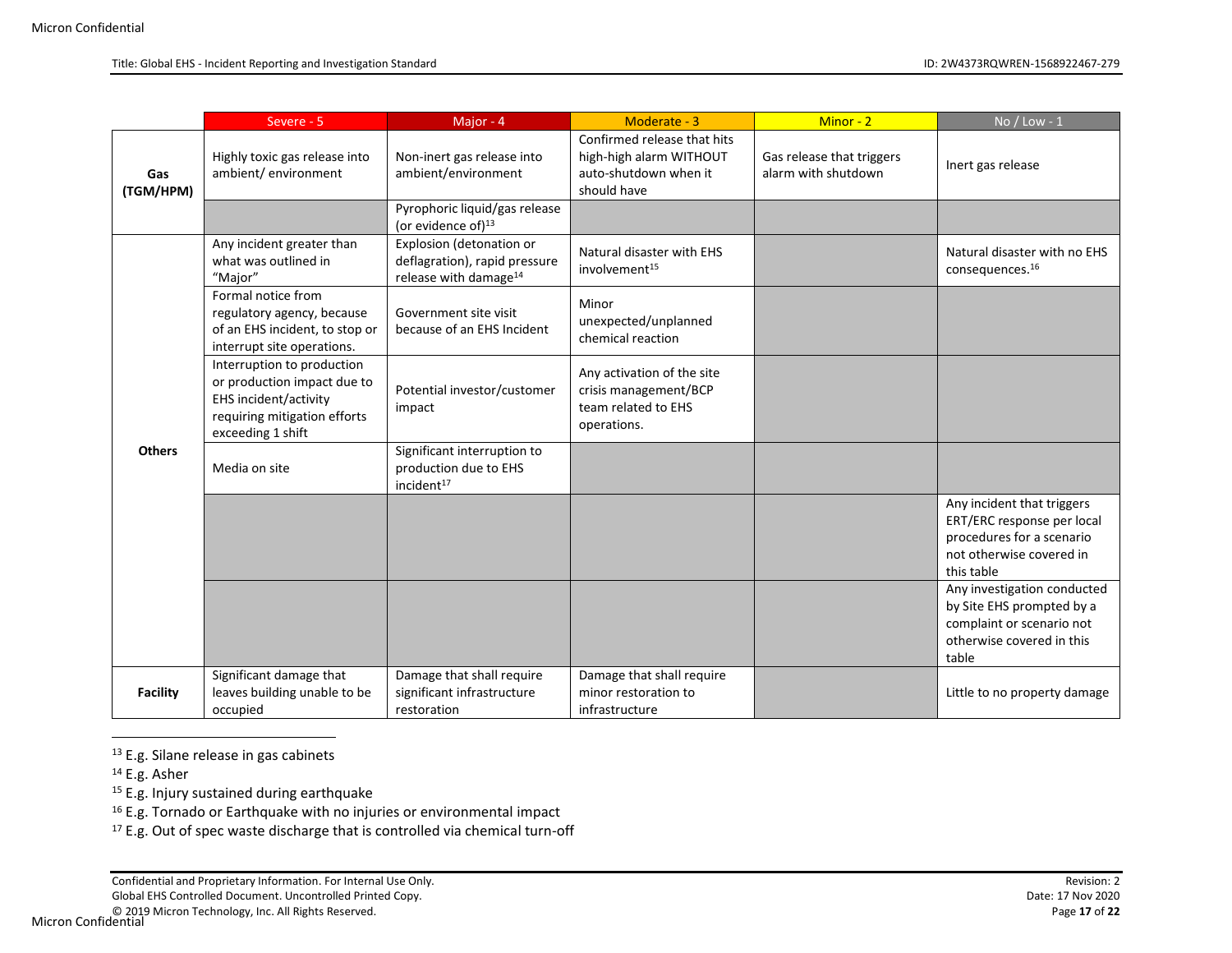|                                                | Severe - 5                                                                                      | Major - 4                                                                         | Moderate - 3                                                                                           | Minor - 2                                    | $No / Low - 1$            |  |  |  |
|------------------------------------------------|-------------------------------------------------------------------------------------------------|-----------------------------------------------------------------------------------|--------------------------------------------------------------------------------------------------------|----------------------------------------------|---------------------------|--|--|--|
|                                                | <b>Site - Actions/Notifications</b>                                                             |                                                                                   |                                                                                                        |                                              |                           |  |  |  |
|                                                | Complete Incident                                                                               | Complete Incident                                                                 | Complete Incident                                                                                      |                                              |                           |  |  |  |
|                                                | Notification Template <sup>18</sup> and                                                         | Notification Template and                                                         | Notification Template and                                                                              |                                              |                           |  |  |  |
|                                                | upload to the Incident                                                                          | upload to the <b>Incident</b>                                                     | upload to the Incident                                                                                 |                                              |                           |  |  |  |
|                                                | <b>Reporting Portal (within 12</b>                                                              | <b>Reporting Portal (within 12</b>                                                | <b>Reporting Portal (within 12</b>                                                                     |                                              |                           |  |  |  |
|                                                | hours of incident                                                                               | hours of incident                                                                 | hours of incident                                                                                      |                                              |                           |  |  |  |
| <b>Site Actions</b>                            | stabilization)                                                                                  | stabilization)                                                                    | stabilization)                                                                                         |                                              |                           |  |  |  |
|                                                | Review BCM/BCP/SCMT                                                                             | Review BCM/BCP/SCMT                                                               |                                                                                                        |                                              |                           |  |  |  |
|                                                | activation criteria                                                                             | activation criteria                                                               |                                                                                                        |                                              |                           |  |  |  |
|                                                | Within 12 hours, enter an                                                                       | Within 12 hours, enter an                                                         | Within 12 hours, enter an                                                                              | Within 24 hours, enter an                    | Within 24 hours, enter an |  |  |  |
|                                                | Enablon report                                                                                  | Enablon report                                                                    | Enablon report                                                                                         | Enablon report                               | Enablon report            |  |  |  |
| <b>Global EHS Team - Actions</b>               |                                                                                                 |                                                                                   |                                                                                                        |                                              |                           |  |  |  |
|                                                | Draft EHS Network First<br>Alert <sup>19</sup> (within 48 hours) and<br>send to EHS FIRST ALERT | Draft EHS Network First Alert<br>(within 48 hours) and send<br>to EHS FIRST ALERT | If needed, draft EHS Network<br>First Alert (within 48 hours)<br>and send to<br><b>EHS FIRST ALERT</b> |                                              |                           |  |  |  |
|                                                | Consider CIT                                                                                    | Consider CIT                                                                      | <b>Consider CIT</b>                                                                                    |                                              |                           |  |  |  |
|                                                | Site Level Incident Investigation and Reporting                                                 |                                                                                   |                                                                                                        |                                              |                           |  |  |  |
| <b>8D</b>                                      | Yes                                                                                             | Yes                                                                               | <b>Yes</b>                                                                                             | LAI potential - Yes<br>No LAI potential - No | No                        |  |  |  |
| <b>Root Cause</b><br><b>Analysis</b>           | Yes (part of 8D)                                                                                | Yes (part of 8D)                                                                  | Yes (part of 8D)                                                                                       | Yes                                          | Yes                       |  |  |  |
| ERT PIR /<br>PIA/<br>Critique - if<br>involved | Yes                                                                                             | Yes                                                                               | As needed                                                                                              | Discretionary                                | Discretionary             |  |  |  |

Global EHS Controlled Document. Uncontrolled Printed Copy.

 $\overline{\phantom{a}}$ 

<sup>&</sup>lt;sup>18</sup> Go to **Incident Reporting Portal** and click "New +"

<sup>&</sup>lt;sup>19</sup> Go t[o First Alert Portal](#page-6-3) and click 'new'

Confidential and Proprietary Information. For Internal Use Only. Revision: 2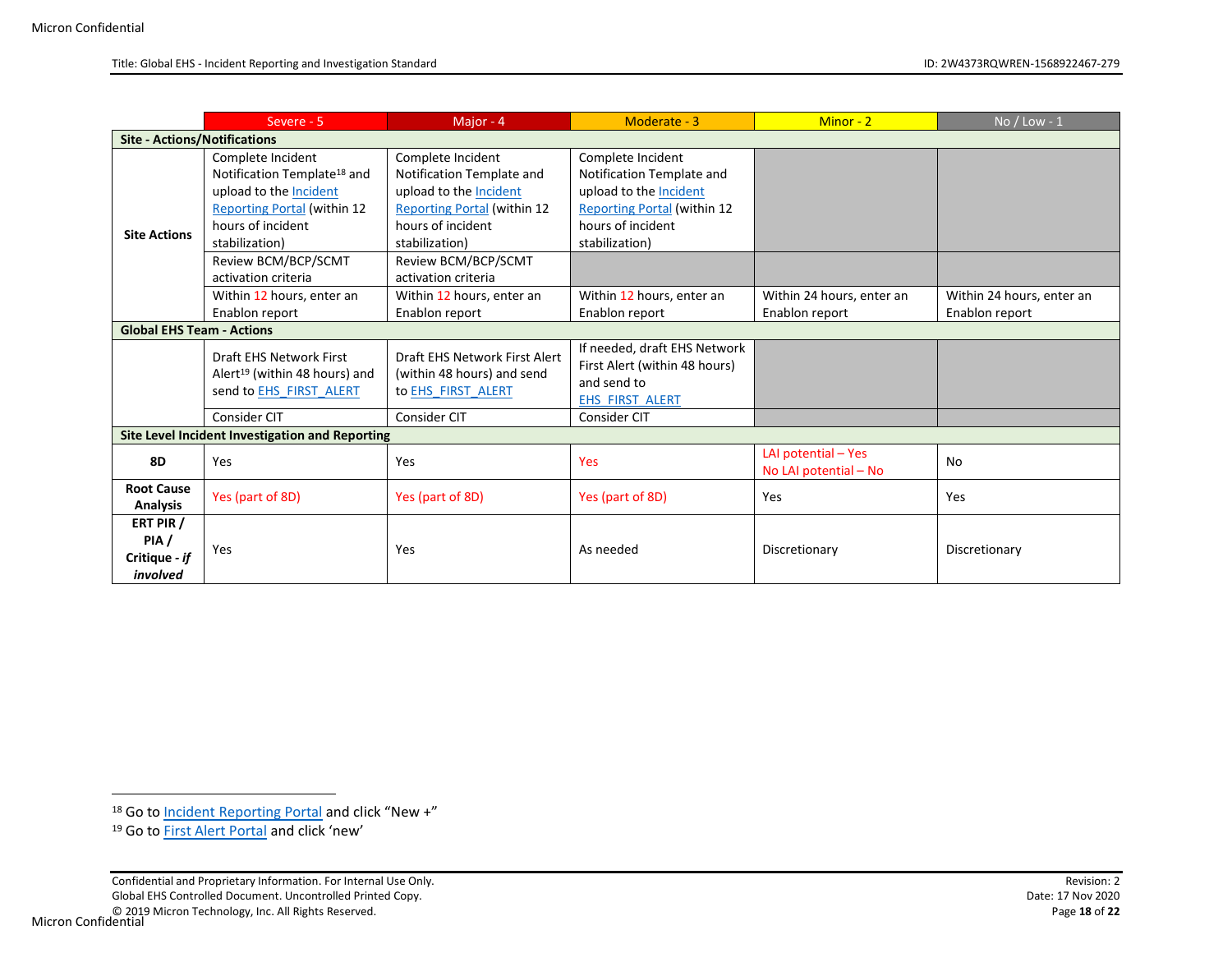### Appendix 2 8D Overview and EHS Requirements

<span id="page-18-0"></span>

| <b>Step</b>                                                          | <b>Requirements</b>                                                                                                                                                                                                                                                                                                                                                                                                                                                                                                                                                                                                                                                                                                                                                                                                                                                                                                                                                                                                                                                                                                                                                                                                                                                                                                                                                                                                                                                                                                          |
|----------------------------------------------------------------------|------------------------------------------------------------------------------------------------------------------------------------------------------------------------------------------------------------------------------------------------------------------------------------------------------------------------------------------------------------------------------------------------------------------------------------------------------------------------------------------------------------------------------------------------------------------------------------------------------------------------------------------------------------------------------------------------------------------------------------------------------------------------------------------------------------------------------------------------------------------------------------------------------------------------------------------------------------------------------------------------------------------------------------------------------------------------------------------------------------------------------------------------------------------------------------------------------------------------------------------------------------------------------------------------------------------------------------------------------------------------------------------------------------------------------------------------------------------------------------------------------------------------------|
| D <sub>0</sub><br>Become Aware of the<br>Problem                     | 8D investigations are required for level 3-5 severity incidents and for near misses or first aids with LAI potential.<br>The Area Supervisor shall gather information needed to form the team and preserve information and evidence as necessary. Site EHS should<br>$\bullet$<br>advise on this if the Area Supervisor is not aware of what to preserve.<br>Site Emergency Response Teams (ERT) shall move quickly to determine any Emergency Response Actions to protect people, the environment,<br>$\bullet$<br>company assets, and production; protect evidence; and to communicate to key stakeholders. Site ERT shall coordinate with site EHS to gather<br>information that will be needed for subsequent steps in the incident investigation process. Site ERT and site EHS shall also coordinate with site<br>Process Safety Management (PSM) as appropriate.<br>It is good practice to begin the creation of a timeline immediately, even if it only includes the event log. Site ERT and Site EHS shall ensure that<br>$\bullet$<br>times are noted, where appropriate, so that a timeline can be created. Examples: when an alarm is reported, when an alarm clears, when<br>responders are dispatched, when response actions are taken or reported to a central command post, etc.<br>Incident investigators shall keep in mind that not all facts are pertinent to the investigation or root cause analysis, but they may not be able to<br>$\bullet$<br>make that determination at the time of the incident. |
| D <sub>1</sub><br>Form a Team                                        | The Area Supervisor shall establish a team of people with subject matter expertise (SME), allocated time, and authority to complete the<br>$\bullet$<br>investigation. One team member from the Site EHS team should support the investigation., and act as a facilitator with subject matter expertise<br>on incident investigation methods and tools.<br>The team must be cross-functional to the degree necessary to understand the incident and its causes and to drive appropriate corrective actions.<br>$\bullet$<br>Team composition may require adjustment as more is learned about the incident; the team leader shall include any new personnel and remove<br>$\bullet$<br>contributors who are no longer necessary.                                                                                                                                                                                                                                                                                                                                                                                                                                                                                                                                                                                                                                                                                                                                                                                              |
| D <sub>2</sub><br>Describe the Problem                               | The investigation team leader and incident investigation team shall create a problem statement. A problem statement should not assign a cause,<br>$\bullet$<br>blame, or offer a solution. Teams shall not include assumptions, guesses, or conclusions in the problem description or statement. Teams shall<br>include only what is known and supported by facts.<br>The team shall describe the incident by identifying who, what, where, when, why, how, and how many (5W2H) and is/is not for the incident.<br>$\bullet$<br>The team leader and incident investigation team should try to keep the problem statement to a few simple sentences.<br>$\bullet$                                                                                                                                                                                                                                                                                                                                                                                                                                                                                                                                                                                                                                                                                                                                                                                                                                                             |
| D <sub>3</sub><br>Implement and Verify<br><b>Containment Actions</b> | The team shall work with appropriate departments to create containment actions. Containment actions for severe incidents may be implemented<br>$\bullet$<br>enterprise-wide through the EHS Continuous Improvement Tracking (CIT) system.<br>The team shall define and implement containment actions to isolate the effects/symptoms of the problem until corrective action is implemented:<br>Key aspects of this step include isolation and containment, ensuring continued operations, and acting quickly to minimize effects of the<br>$\circ$<br>problem.<br>Verification of actions must occur to prove that the interim containment action works and continues to work until the implementation and<br>$\circ$<br>verification of the corrective action.                                                                                                                                                                                                                                                                                                                                                                                                                                                                                                                                                                                                                                                                                                                                                              |
| D <sub>4</sub><br>Find and Verify Root<br>Causes                     | The team shall identify cause(s) that explain why the problem was not detected before it became an incident (Escape), what created the problem<br>$\bullet$<br>(Occurrence), and why planning or management processes failed to identify a concern (Systemic).<br>The team shall determine changes and differences from the detailed problem description with possible causes for the team to analyze.<br>$\bullet$<br>The team shall use tools (such as 3x5Why, timeline charts, and cause and effect analysis) to identify specific (primary) root causes. A process<br>$\bullet$<br>safety-related incident may trigger a Hazard and Operability study (HazOp), but that may best be performed after another method is used for<br>root cause analysis. HazOp studies are ideal for the analysis of chemical processes, but may not focus on the specific circumstances of an actual<br>incident that has occurred.                                                                                                                                                                                                                                                                                                                                                                                                                                                                                                                                                                                                       |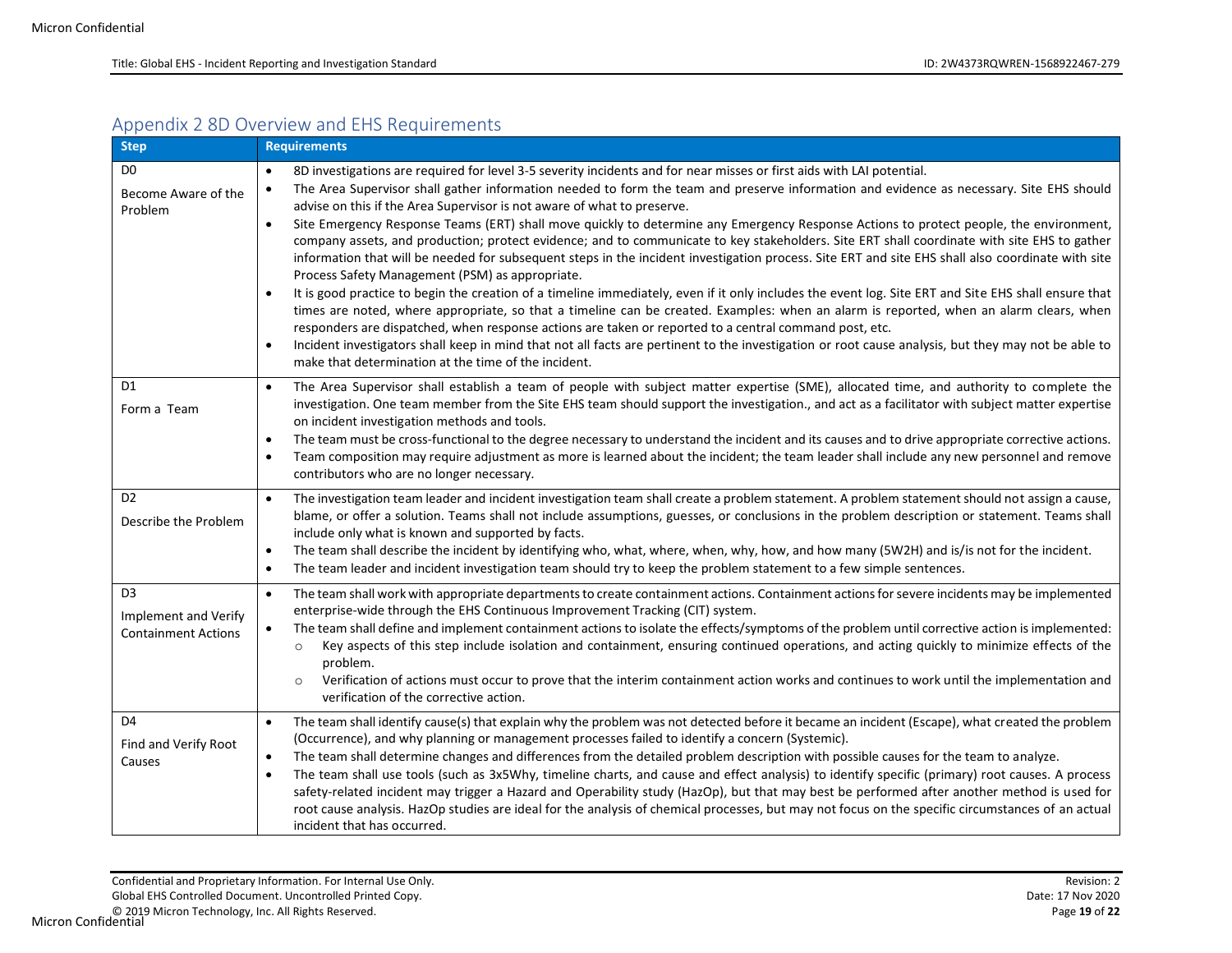| <b>Step</b>                                                                  | <b>Requirements</b>                                                                                                                                                                                                                                                                                                                                                                                                                                                                                                                                                                                                                                                                                                                                                                                                                                                                                                                                                                                                                                                                                                                                                                                                                                                                                                                                                                 |
|------------------------------------------------------------------------------|-------------------------------------------------------------------------------------------------------------------------------------------------------------------------------------------------------------------------------------------------------------------------------------------------------------------------------------------------------------------------------------------------------------------------------------------------------------------------------------------------------------------------------------------------------------------------------------------------------------------------------------------------------------------------------------------------------------------------------------------------------------------------------------------------------------------------------------------------------------------------------------------------------------------------------------------------------------------------------------------------------------------------------------------------------------------------------------------------------------------------------------------------------------------------------------------------------------------------------------------------------------------------------------------------------------------------------------------------------------------------------------|
|                                                                              | The 3x5Why tool is default for the purpose of clarifying escape/detection, occurrence, and systemic root causes; however, this is not necessarily<br>to the exclusion of other tools, which may be helpful in the root cause analysis and to supplement the 3x5Why (for example, timeline charts,<br>fishbone for brainstorming, and so forth). For catastrophic or for complex incidents, 3X5-Why may not be appropriate. Therefore, its use is up to<br>the discretion of the investigation team. Fault Trees or another similar method is preferred where there is the potential for many root causes<br>and intermediate causal factors.<br>The team shall isolate and verify the root cause(s) by testing each potential cause against the problem description and test data.<br>$\bullet$                                                                                                                                                                                                                                                                                                                                                                                                                                                                                                                                                                                     |
| D <sub>5</sub><br>Select Permanent<br><b>Corrective Actions</b>              | The team shall evaluate potential alternative solutions relating to all identified causes (from step D4) to understand options and select the best<br>$\bullet$<br>corrective action options for eliminating the cause(s) or reducing their occurrence. In some cases, a root cause may not be able to be economically<br>or technically eliminated, however, appropriate mitigation can reduce the risk to a tolerable level.<br>The Hierarchy of Controls 2 shall be used to determine the most appropriate approach to mitigating hazards.<br>$\bullet$<br>When the best option for corrective actions is complex or selection is difficult, the team shall use decision analysis tools to identify and weigh<br>$\bullet$<br>options against the corrective action objectives and to assess risks.<br>The team shall clearly state the permanent corrective actions (PCA) for each of the occurrence and escape/detection causes.<br>$\bullet$<br>The team shall consider management or operational systems, practices, business processes, and relevant procedures when determining systemic<br>causes.<br>There shall be no "orphan" corrective actions. These are actions that cannot be directly tied to one or more of the root causes from D4 (likewise,<br>$\bullet$<br>all root causes from D4 should have at least one corrective action tied to them if practicable). |
| D <sub>6</sub><br>Implement<br><b>Permanent Corrective</b><br><b>Actions</b> | The team shall clearly describe corrective actions that completely cover all Occurrence and Escape/Detection root causes from D4 with ownership<br>$\bullet$<br>and due dates.<br>The action item owners shall implement the corrective actions and validate their proper implementation and actual effectiveness at resolving<br>the root cause(s) of the problem. That is, validate that the correction did actually solve the problem.<br>Site EHS shall verify removal of containment actions implemented in D3 after corrective action implementation and validation of effectiveness.<br>$\bullet$                                                                                                                                                                                                                                                                                                                                                                                                                                                                                                                                                                                                                                                                                                                                                                            |
| D7<br>Prevent System<br>Problems                                             | Site EHS shall ensure that systemic corrective actions are completed.<br>$\bullet$<br>For severe incidents or near misses with LAI potential, Global EHS shall evaluate whether system root causes impact other sites and may trigger<br>$\bullet$<br>a Continuous Improvement Tracking (CIT) action for sites.                                                                                                                                                                                                                                                                                                                                                                                                                                                                                                                                                                                                                                                                                                                                                                                                                                                                                                                                                                                                                                                                     |
| D <sub>8</sub><br>Congratulate the<br>Team                                   | The 8D may only be considered Closed when all corrective actions (D6) and preventive actions (D7) are completed and validated for effectiveness.<br>$\bullet$<br>To close the 8D, a signature or electronic approval from the Incident Investigation Team Leader is required.<br>$\bullet$<br>Management or supervisors of Incident investigation team members should include incident investigation activities as part of performance<br>$\bullet$<br>planning and provide documentation within Success Factors in support of performance or development plans and supporting behaviors.                                                                                                                                                                                                                                                                                                                                                                                                                                                                                                                                                                                                                                                                                                                                                                                           |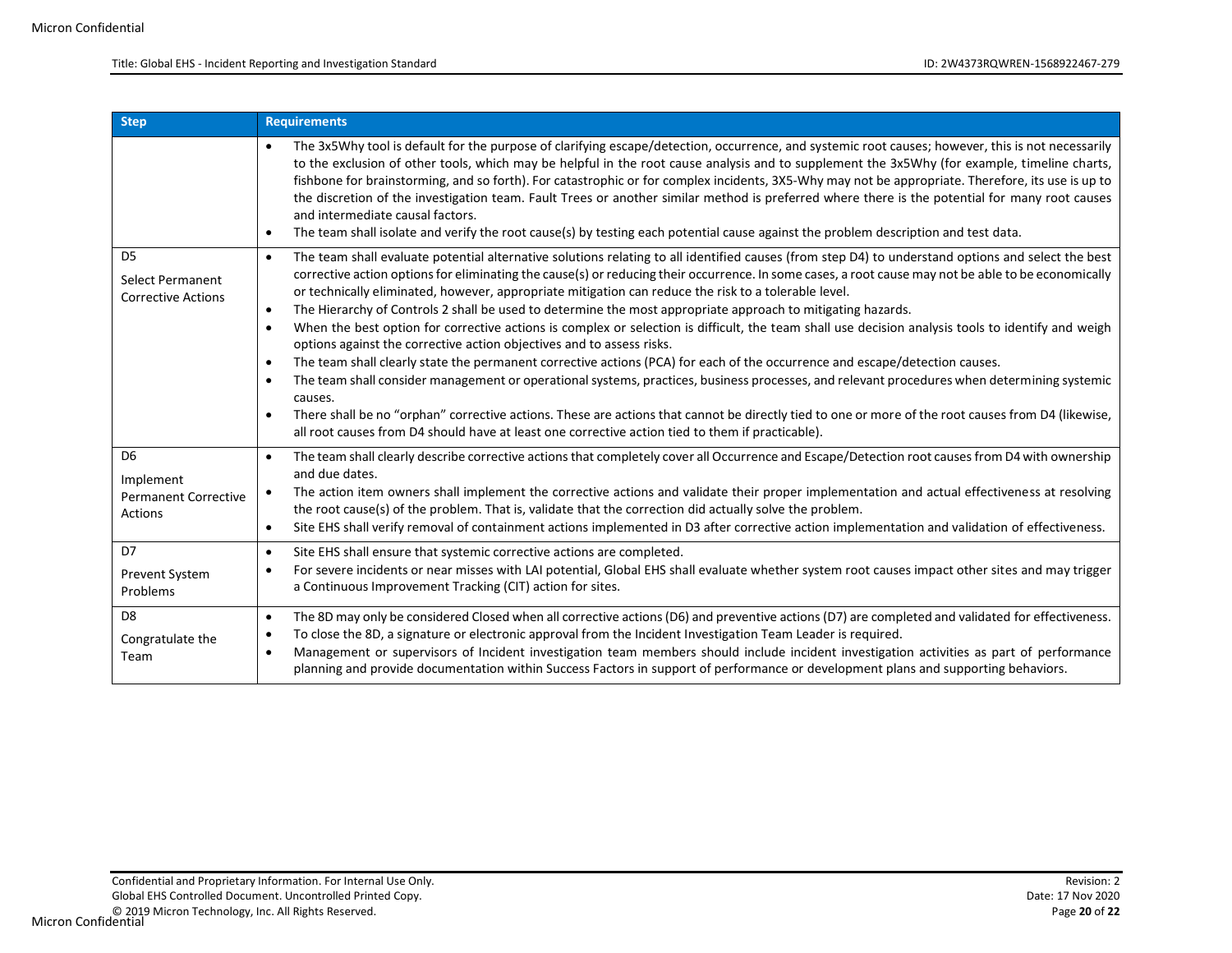# <span id="page-20-0"></span>8 Document Control

| Items               | <b>Details</b>                                                                                                                                                                                                                                                 |  |  |
|---------------------|----------------------------------------------------------------------------------------------------------------------------------------------------------------------------------------------------------------------------------------------------------------|--|--|
| <b>ECN Facility</b> | <b>CORP EHS</b>                                                                                                                                                                                                                                                |  |  |
| <b>ECN Area</b>     | <b>EHS GENERAL</b>                                                                                                                                                                                                                                             |  |  |
| Approval            | This document is approved by:                                                                                                                                                                                                                                  |  |  |
|                     | GLOBAL_EHS_SEAL_LT                                                                                                                                                                                                                                             |  |  |
| Notification        | Notification of changes to this document is managed through Micron's Engineering<br>Change Notification (ECN) process to the following:                                                                                                                        |  |  |
|                     | <b>FLT</b><br><b>ATLT</b><br><b>GLOBAL EHS</b><br>GLOBAL_EHS_MANAGERS<br>٠<br>GLOBAL_EHS_SEAL_LT<br>$\bullet$<br>GLOBAL_EHS_TEAM_MEMBERS<br>٠<br><b>PSM</b><br>PSM_CORP<br>PSM_MGR<br><b>GSC</b><br>$\bullet$<br>GLOBAL_FAC_NOTIFY<br>٠<br>GLOBAL_FAC_MANAGERS |  |  |
| Review              | This document will be reviewed at least biennially (once per two years) by Global EHS /<br>PSM through the Periodic Document Review (PDR) process.                                                                                                             |  |  |